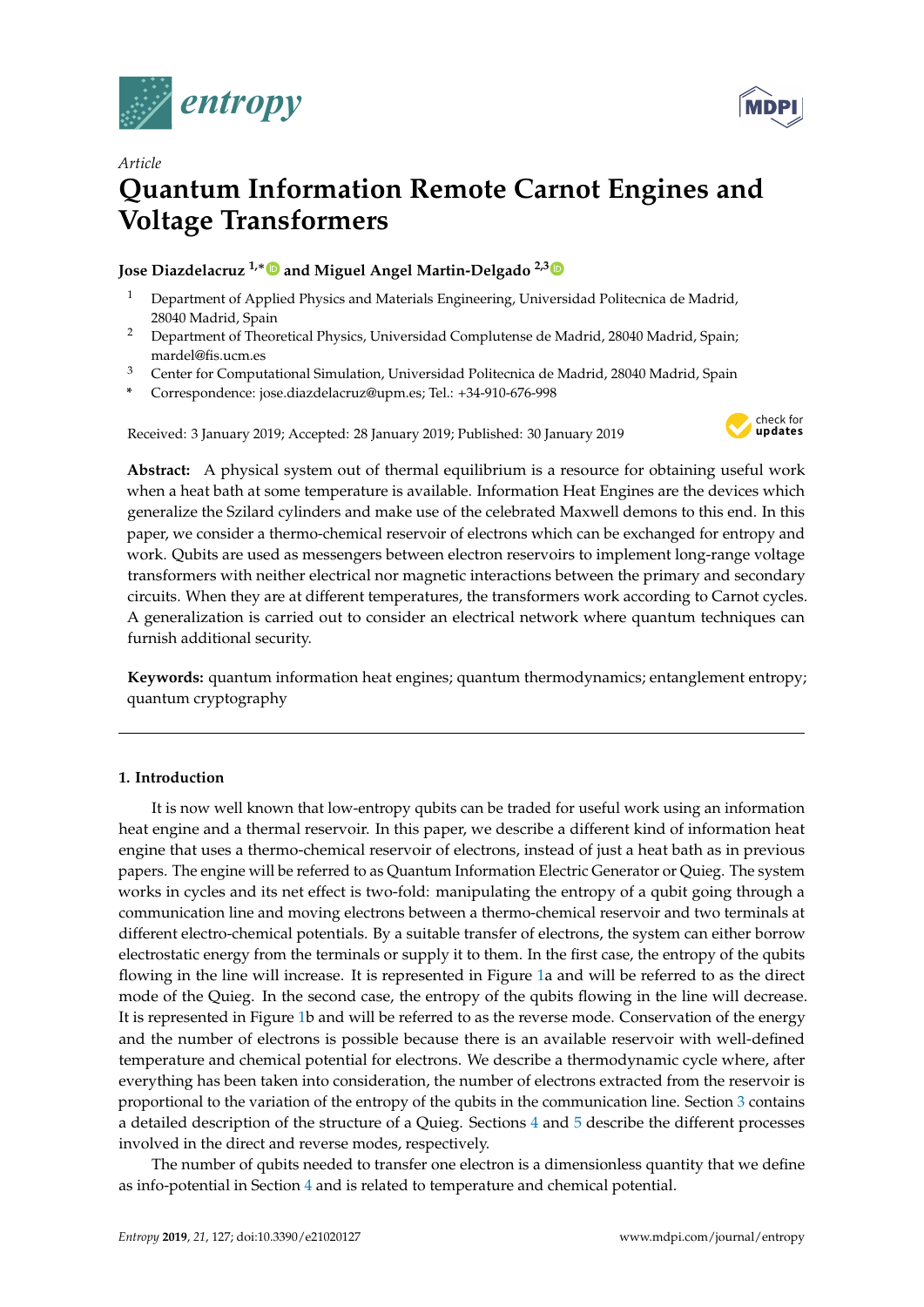<span id="page-1-0"></span>

**Figure 1.** Simplified schematic representation of the function of a Quantum Information Electrical Generator (Quieg)  $Q$ . It features a communication line  $C$  through which qubits flow (dotted line). They enter  $Q$  in some state and exit at another one. A thermo-chemical reservoir  $R$  contains electrons at temperature  $T$  and chemical potential  $\mu$ . They can be moved to or from two terminals  $\mathcal{T}^+$ ,  $\mathcal{T}^-$  that also work as thermo-chemical reservoirs at temperature *T* and chemical potentials  $\mathcal{V}^+$ ,  $\mathcal{V}^-$  (dashed line). Q may work in the direct (**a**) or reverse (**b**) mode. In the first case, the entropy of the qubits in C increases, whereas in the second one it decreases.

When two distant Quiegs share a communication line, one of them can use the qubits flowing through it to supply electricity to local consumers, while the other can reset the qubits at the expense of using up the charge stored in its terminals. This can be regarded as a voltage transformer, which uses qubits instead of a magnetic field as a mediator. Interestingly, there is neither upper nor lower bounds for the voltage of the terminals that receive or emit electrons. The system is analyzed in Section [6](#page-11-0) and will be referred to as informational voltage transformer.

It will be shown that when the Quiegs are at different temperatures, the transformer becomes a variation of a Carnot engine, with the same efficiency. This is explored in Section [7.](#page-12-0) It will be referred to as informational Carnot engine.

One can then envisage an efficient electric energy network with consumers and suppliers placed at distant points with access to different thermo-chemical reservoirs and Quiegs. Neither energy nor electromagnetic fields, electrons or any other electrically charged particles will travel from node to node. Yet, the system will enable the distribution of power in the network. Charges flowing in electrical currents will be extracted from or stored in the local reservoirs.

A network policy is needed to share the communication line. It should grant access to the low-entropy qubits only for the right Quiegs. Quantum techniques are employed to render the information useless for anyone but the legitimate node. They are presented in Section [9.](#page-13-0)

Finally, Section [10](#page-15-0) contains a discussion of the possible problems of the system. Some general conclusions are presented in Section [11.](#page-16-0)

## **2. Antecedents**

It is widely accepted that the first information heat engine was introduced in 1871 by J.C. Maxwell in his Theory of Heat [\[1\]](#page-17-0). He considered the possibility of a microscopic demon which could obtain work after gaining information about the position and velocity of single particles. Long afterward, in 1929 L. Szilard proposed his celebrated engine [\[2\]](#page-17-1). These two early contributions were considered by many scientists as a challenge to the second principle of thermodynamics. More precisely, they seemed to contradict the statement regarding the impossibility of using the thermal energy contained in a single heat bath to cyclically fuel an engine whose output was work done on an external system. Arguably, the question was not definitely settled until many years later. Different contributions [\[3](#page-17-2)[–6\]](#page-17-3) have explained that there is no contradiction between the second law and Szilard's engine or Maxwell's demon. In our opinion, the main difficulty in tying the second law and engines lies in the presence of feedback loops [\[6](#page-17-3)[,7\]](#page-17-4). Fundamental physical laws establish that the evolution of a system should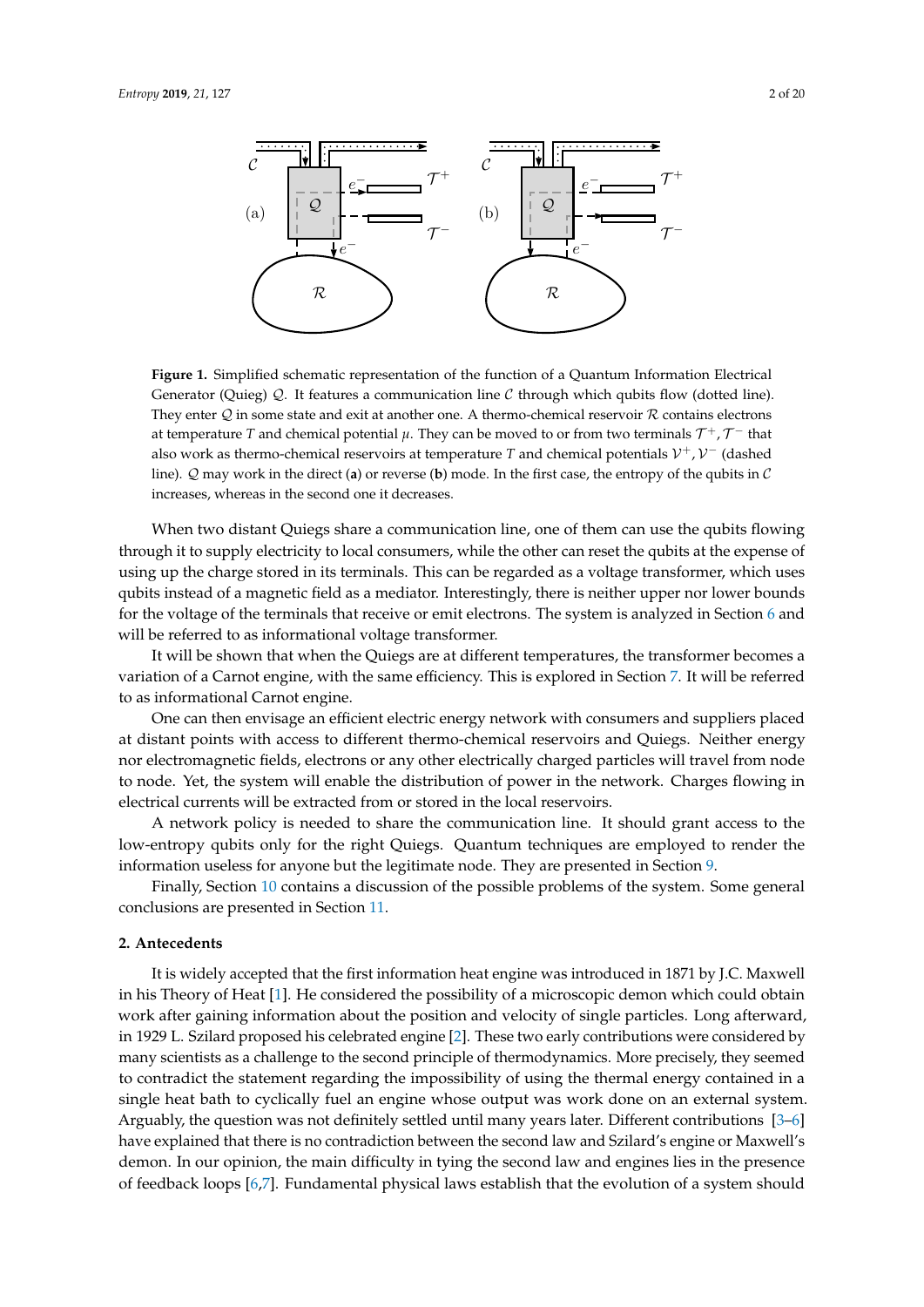occur according to some Hamiltonian. Hence, it must be reversible. However, many feedback loops work to steer a system towards a definite final state regardless of its initial situation. Careful analysis reveals that the entropy lost in the system must go elsewhere. Most feedback control systems need to cyclically dump some entropy into their environment. This interaction is somewhat elusive and is often absent in the analysis, what leads to contradictions with the second law.

Other situation where there is a need to get rid of entropy is resetting computers. This operation forgets the previous state of the memory; therefore, is irreversible and cannot be performed unless information about the memory goes out as entropy. In 1951, Landauer in a celebrated paper [\[8\]](#page-17-5) linked this entropy to heat dissipation in a thermal bath, which was recently measured in 2012 [\[9\]](#page-17-6). Bennett [\[10\]](#page-17-7) later established that any further step of computation may be reversible, provided that a suitable number of ancillary bits is available. The same principle applies to quantum computing [\[11–](#page-17-8)[14\]](#page-17-9). Likewise, quantum sensors [\[15\]](#page-17-10) also need a similar resetting step.

The laws of thermodynamics establish that entropy can be cyclically reset if there is a heat bath and some work is done on the system. Reversely, some work can be done by cyclically increasing the entropy of some ancillae. This is performed in information heat engines [\[4](#page-17-11)[,5](#page-17-12)[,16](#page-17-13)[–32\]](#page-18-0). The states of the ancillae can be classical or quantum. Some papers [\[33–](#page-18-1)[36\]](#page-18-2) have elucidated the differences between the two.

The capacity of work production of an ancillary system in a definite state is related to its Kullback-Leibler divergence with respect to its thermal equilibrium state for classical systems and to the relative entropy for quantum ones [\[37](#page-18-3)[–40\]](#page-18-4). They are equal to standard entropies when the thermal equilibrium state is distributed uniformly. This is the case of the qubits in the communication line presented in this paper. This assumption is equivalent to a degenerate Hamiltonian for the states of the qubit. Systems that store information which can be traded for work [\[41\]](#page-18-5), hot reservoir refrigeration [\[42\]](#page-18-6) or any other thermodynamically valuable function are called informational reservoirs. They are usually considered as a memory register on which information can be written or erased and some other valuable parameter is thereby produced or consumed. They provide new factors and analysis in stochastic thermodynamics, which has needed to be generalized to include informational reservoirs [\[43\]](#page-18-7). Correlations between qubits in a memory can also be exploited and furnish additional advantage [\[44\]](#page-18-8). A more generalized consideration of work extraction from quantum correlations can be found in Reference [\[45\]](#page-18-9). Smooth entropies have also been defined [\[46](#page-18-10)[–48\]](#page-18-11) for the case in which not only averages, but some other aspects of work production, as confidence intervals, etc. are considered. They focus on single shot rather than infinite copies thermodynamics.

Quantum Heat Engines [\[49](#page-18-12)[,50\]](#page-18-13) and Electronic Systems [\[51\]](#page-18-14) have also been studied. They are devices that work with two local baths at different temperatures (or chemical potentials in Electronics) and follow the function of their classical counterparts. Carnot and Otto cycles have been particularly analyzed. Assuming thermodynamic conditions, they reach ideal values of efficiency. However, they would take infinite amounts of time to adiabatically finish some stages. To do it in finite time, some shortcuts to adiabaticity [\[52–](#page-18-15)[56\]](#page-19-0) have been proposed and analyzed. It leads to a trade-off between power and efficiency. In some situations, quantum supremacy over classical has been claimed and proved [\[57\]](#page-19-1). In this paper, we do not consider the infinite time limitation of adiabatic processes and assume that they are performed in a finite time with sufficient approximation.

Closely related to our system are some theoretical and experimental papers where electrons are transferred between thermo-chemical reservoirs under the presence of Maxwell's demons. In Reference [\[58\]](#page-19-2) electrons are moved against a potential using the entropy generation associated with information erasure in the detector. Reference [\[59\]](#page-19-3) describes a theoretical model with an autonomous Maxwell's demon coupled to a Single Electron Transistor (SET), which can extract entropy from the system and dump it into its own thermo-chemical reservoir. This kind of system has been demonstrated [\[60\]](#page-19-4) in an experimental setup, where the action of the demon was revealed by measuring the cooling of a reservoir connected to the SET and the heating of a reservoir connected to the demon.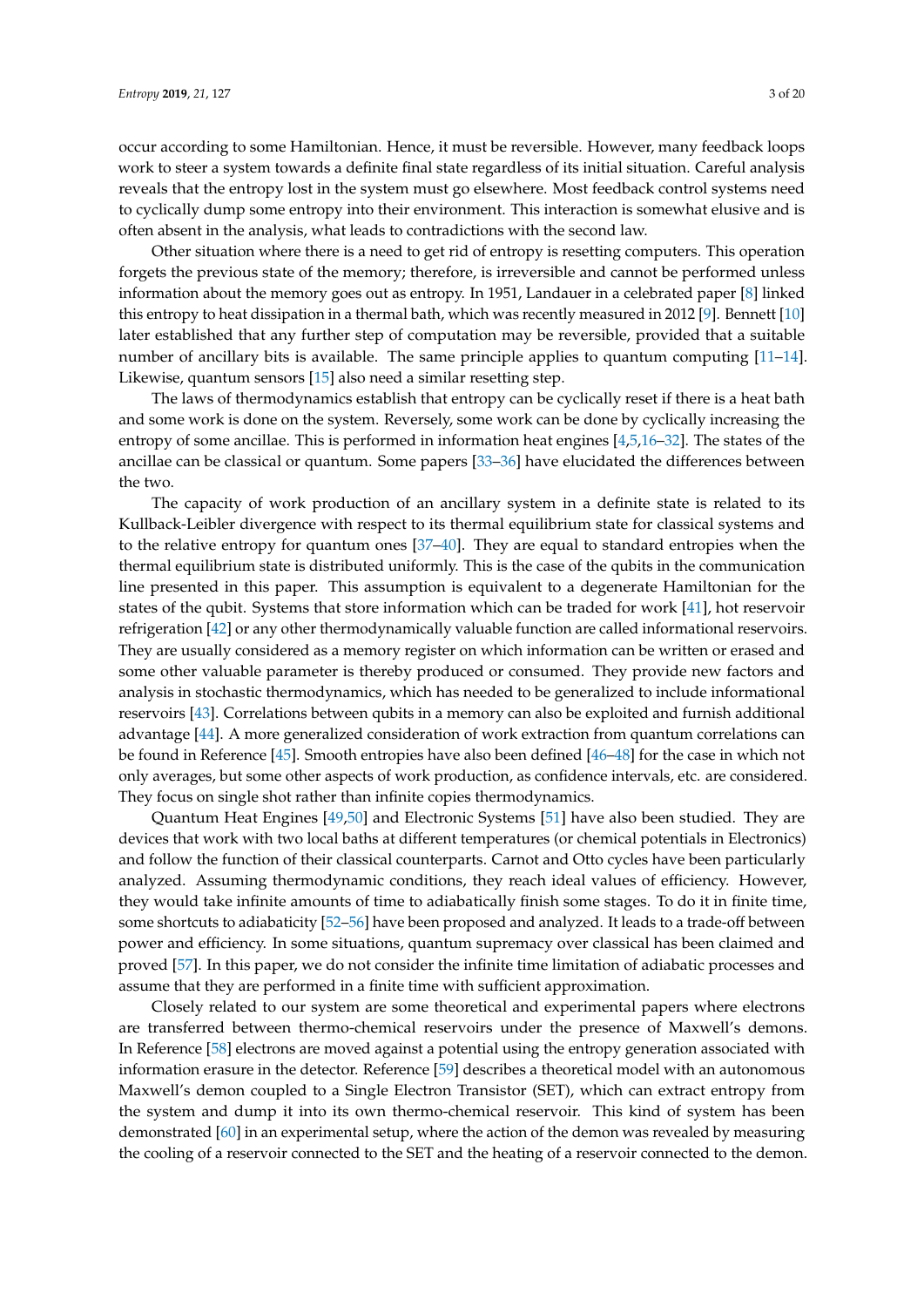Resource theories [\[61\]](#page-19-5) provide a framework to identify what quantum states are useful to achieve some goal, provided there is a set of free available operations and states. In this paper, part of the system, namely the M qubits that move through the communication line  $\mathcal{C}$ , are supposed to be a resource for the operation of the Quiegs. Their free states are the maximally mixed ones and their free operations are all unitary transformations and tracing out any number of qubits. Therefore, our  $\mathcal M$ qubits part fits into the Resource Theory of Noisy Operations [\[62\]](#page-19-6). The free states and operations just mentioned make sense in a thermodynamic environment only if the Hamiltonian for the  $M$  qubits is always degenerate and constant. We assume that this is a reasonable assumption for the  $M$  qubits (not for other parts of the Quiegs),whose only function is to carry information. This restriction could

be lifted and then the adequate framework would be the Resource Theory of Thermal Operations or of Gibbs Preserving Maps [\[63–](#page-19-7)[65\]](#page-19-8). There are also papers [\[66–](#page-19-9)[68\]](#page-19-10) dealing with the use of quantum information techniques to protect the energy of a system shared by remote users. Our approach differs in that they use a non-local

system to store the energy, whereas our approach only considers interaction between them through the exchange of qubits.

# <span id="page-3-0"></span>**3. Elements of a Quieg**

<span id="page-3-1"></span>A Quieg has the capacity to increase the entropy of a qubit supplied by the communication line and transfer a suitable number of electrons from the local reservoir to the positive or negative local voltage terminals. It can also do the reverse process. Figure [2](#page-3-1) depicts the structure of a Quieg. It contains:



**Figure 2.** Elements of a Quieg. In the direct mode, qubits M travel through the communication line C. They are used as targets in a CNOT gate which is controlled by a fermionic system *F*. *F* features a tunable energy level  $\mathcal E$  and can be either empty or filled with one single electron. After measuring M in the computational basis, *F* undergoes a suitable process whose outcome is either (1) extracting an electron from the thermo-chemical reservoir  $R$  at electro-chemical potential  $\mu$  and deliver it to the negative terminal  $\mathcal{T}^-$  at voltage  $\mathcal{V}^-$  or (2) extracting an electron from the positive terminal  $\mathcal{T}^+$ at voltage  $V^+$  and deliver it to the thermo-chemical reservoir R. Gates  $G_1$ ,  $G_2$ ,  $G_3$  represent the possibilities of putting F in thermo-chemical equilibrium with  $\mathcal{T}^+$ ,  $\mathcal{T}^-$ , R, respectively. L is an electrical load that draws electrons from  $\mathcal{T}^-$  at voltage  $\mathcal{V}^-$  and delivers them to  $\mathcal{T}^+$  at voltage  $\mathcal{V}^+$ .

- 1. A fermionic system *F* with only one available state. It can be either empty or occupied by a single electron.
- 2. A thermo-chemical reservoir  $\mathcal{R}$ , at temperature  $T$  and electron chemical potential  $\mu$ .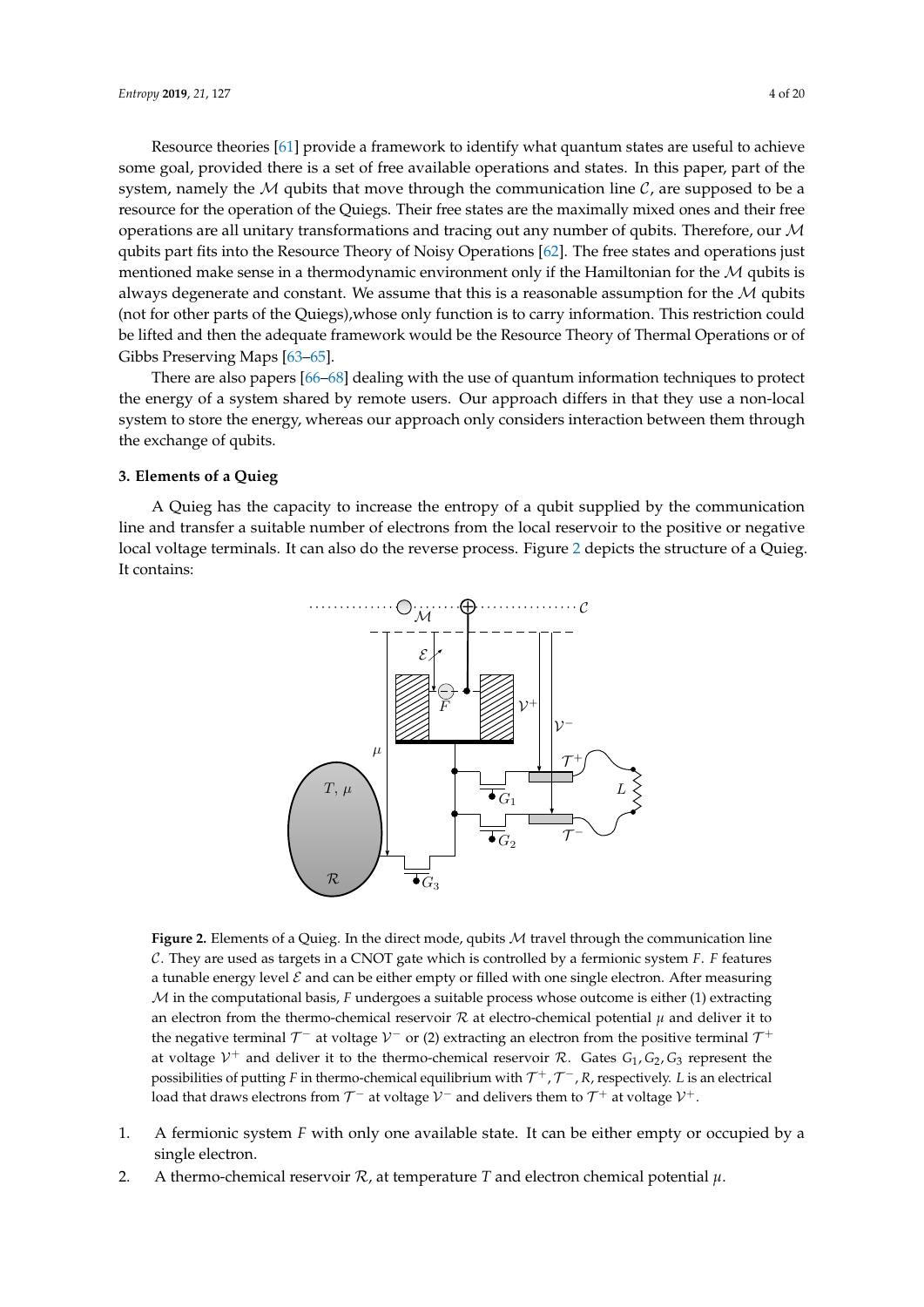- 3. Two terminals  $\mathcal{T}^+$ ,  $\mathcal{T}^-$  of a battery at potentials  $\mathcal{V}^+$ ,  $\mathcal{V}^-$ , respectively, used to power an electrical load *L* (direct mode) or to draw energy from an external source (reverse mode). They are equivalent to thermo-chemical reservoirs for electrons at temperature *T* and chemical potentials  $V^+$ ,  $V^-$ , respectively.
- 4. Three gates *G*1, *G*2, *G*<sup>3</sup> used to commute between the following four possible situations for *F*:
	- i. it is isolated
	- ii. it is in equilibrium with the terminal  $\mathcal{T}^+$
	- iii.  $\;$  it is in equilibrium with the terminal  $\mathcal{T}^-$
	- iv. it is in equilibrium with the reservoir  $\mathcal{R}$ .
- 5. A tunable energy  $\mathcal E$  for  $F$ .

<span id="page-4-1"></span>By a suitable cycling of control commands *G*1, *G*2, *G*3, measurements of *F* in M and tuning of energy  $\mathcal E$ , further sections will show that a set of remote stations (as those shown in Figure [3\)](#page-4-1) can operate as an electrical network without actually interchanging any energy or electrons between them.



**Figure 3.** Nodes in a five-station ring-network. Each one should feature the elements represented in Figure [2.](#page-3-1) The communication line  $C$  contains qubit strings with an identification of source and destination ports. Each station can either order or disorder the qubits so that another station should reverse the operation. The net effect is that the nodes whose Quiegs work in the direct mode can deliver power to a passive load, whereas the nodes with Quiegs running in the reverse mode will act as power stations.

The physical implementation that we think of is based on a single electron quantum dot as was demonstrated for implementing a Carnot cycle [\[69,](#page-19-11)[70\]](#page-19-12). The system can be isolated from the environment so that a quantum state can live for some microseconds without significant decoherence. It is also possible to equilibrate the dot with a thermo-chemical environment which can be selected through a proper switching of electronic field effect transistors. Finally, it can implement CNOT gates with external qubits, as is needed in the process described in Section [4.](#page-4-0)

# <span id="page-4-0"></span>**4. Stages of a Quieg Working in the Direct Mode**

The Quieg works cyclically. We will describe first the cycle corresponding to the case where the  $M$  qubits increase their entropy (Figure [1a](#page-1-0)). The initial state of  $M$  is a partially mixed state given by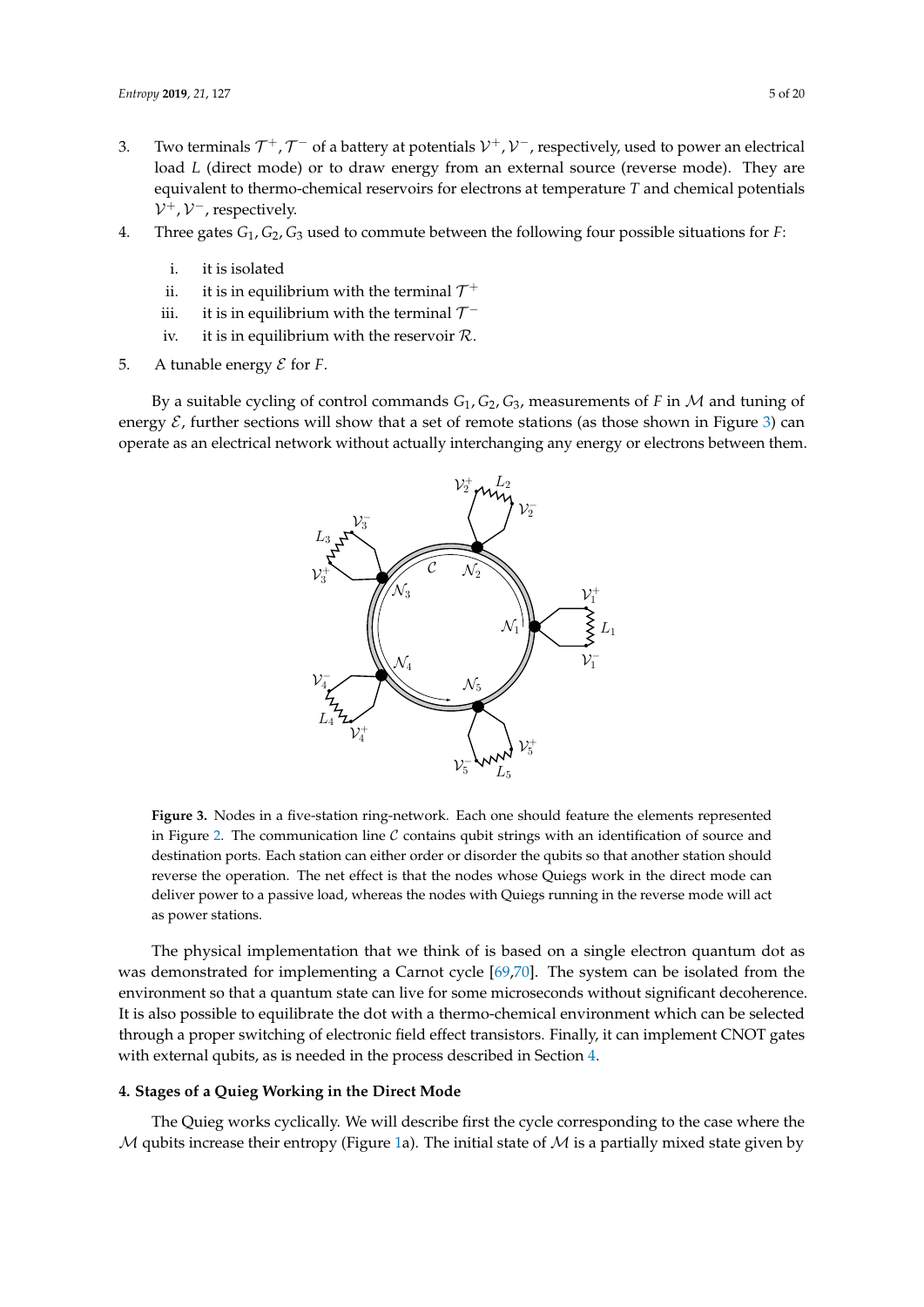<span id="page-5-0"></span>
$$
\rho_{\text{init}}^{\mathcal{M}} = m \left| 0 \right\rangle \left\langle 0 \right| + \left( 1 - m \right) \left| 1 \right\rangle \left\langle 1 \right|, \tag{1}
$$

where  $\frac{1}{2} \le m \le 1$ . Please note that by redefinition of the  $\{|0\rangle, |1\rangle\}$  basis, any state of M can be cast in the format given by Equation [\(1\)](#page-5-0) . The fermionic system *F* is initially in equilibrium with reservoir  $\mathcal R$ at an energy level  $\mathcal{E}_0 = \mu$  such that *F* is maximally mixed. Accordingly, its initial state is

$$
\rho_{\text{init}}^F = \frac{1}{2} \left| 0 \right\rangle \left\langle 0 \right| + \frac{1}{2} \left| 1 \right\rangle \left\langle 1 \right|.
$$
 (2)

Then, it will undergo the following stages:

1. *Measurement*. The qubit M from C acts as a target qubit of a CNOT gate controlled by *F*. The bipartite system  $M$   $F$  results in the joint state

$$
\rho_{CNOT}^{(\mathcal{M}F)} = \frac{1}{2} (m |00\rangle \langle 00| + m |11\rangle \langle 11| + (1 - m) |01\rangle \langle 01| + (1 - m) |10\rangle \langle 10|).
$$
 (3)

After measuring, M will be either in  $|0\rangle$  or  $|1\rangle$  state with equal probabilities. The states of *F*, conditioned to the outcomes, are

$$
\begin{cases}\n\rho_0^F = m |0\rangle \langle 0| + (1 - m) |1\rangle \langle 1| \\
\rho_1^F = m |1\rangle \langle 1| + (1 - m) |0\rangle \langle 0| .\n\end{cases}
$$
\n(4)

2. *Branching*. According to the value of M, the process may take two possible ways. First, we assume that *F* is in state  $\rho_1^F$ , where it is more likely to be occupied (case a) and then we describe the steps taken if *F* is in state  $\rho_0^F$  (case b), when it is more likely to be empty.

If  $M$  is in the  $|1\rangle$  state, the following steps are:

a.3. *Fitting*. The energy level  $\mathcal E$  is tuned to  $\mathcal E_1$ , while *F* is isolated. The value of  $\mathcal E_1$  is the one for which the equilibrium state, when *F* is in contact with  $\mathcal{T}^+$ , is  $\rho_1^F$ . It is given by

$$
m = \frac{1}{1 + e^{\beta(\mathcal{E}_1 - \mathcal{V}^+)}}.\tag{5}
$$

a.4. *Plunging*. *F* is put in contact with  $\mathcal{T}^+$  and, keeping the equilibrium,  $\mathcal{E}$  is raised from  $\mathcal{E}_1$  to  $\mathcal{E}_a$ , where there is a probability of occupation  $p_a$  to be determined later. Accordingly,  $\mathcal{E}_a$  results from

<span id="page-5-2"></span>
$$
p_a = \frac{1}{1 + e^{\beta(\mathcal{E}_a - \mathcal{V}^+)}}.
$$
\n(6)

a.5. *Leveling*. *F* is isolated and  $\mathcal E$  is taken from  $\mathcal E_a$  to  $\mathcal E_2$  chosen so that  $p_a$  is the occupation probability for *F* at equilibrium with  $R$ .  $\mathcal{E}_2$  satisfies the equation

<span id="page-5-1"></span>
$$
p_a = \frac{1}{1 + e^{\beta(\mathcal{E}_2 - \mu)}}.
$$
\n(7)

a.6. *Relaxation*. While in contact with  $\mathcal{R}, \mathcal{E}$  is taken back from  $\mathcal{E}_2$  to  $\mathcal{E}_0$  as it drives *F* back to its initial state  $ρ_{\text{init}}^F$ .

For the case where  $M$  is in the  $|0\rangle$  state, the process follows according to:

b.3. Fitting. The energy level  $\mathcal E$  is tuned to  $\mathcal E'_1$ , while F is isolated. The value of  $\mathcal E'_1$  is the one for which the equilibrium state when *F* is in contact with  $\mathcal{T}^-$  is  $\rho_0^F$ . It is given by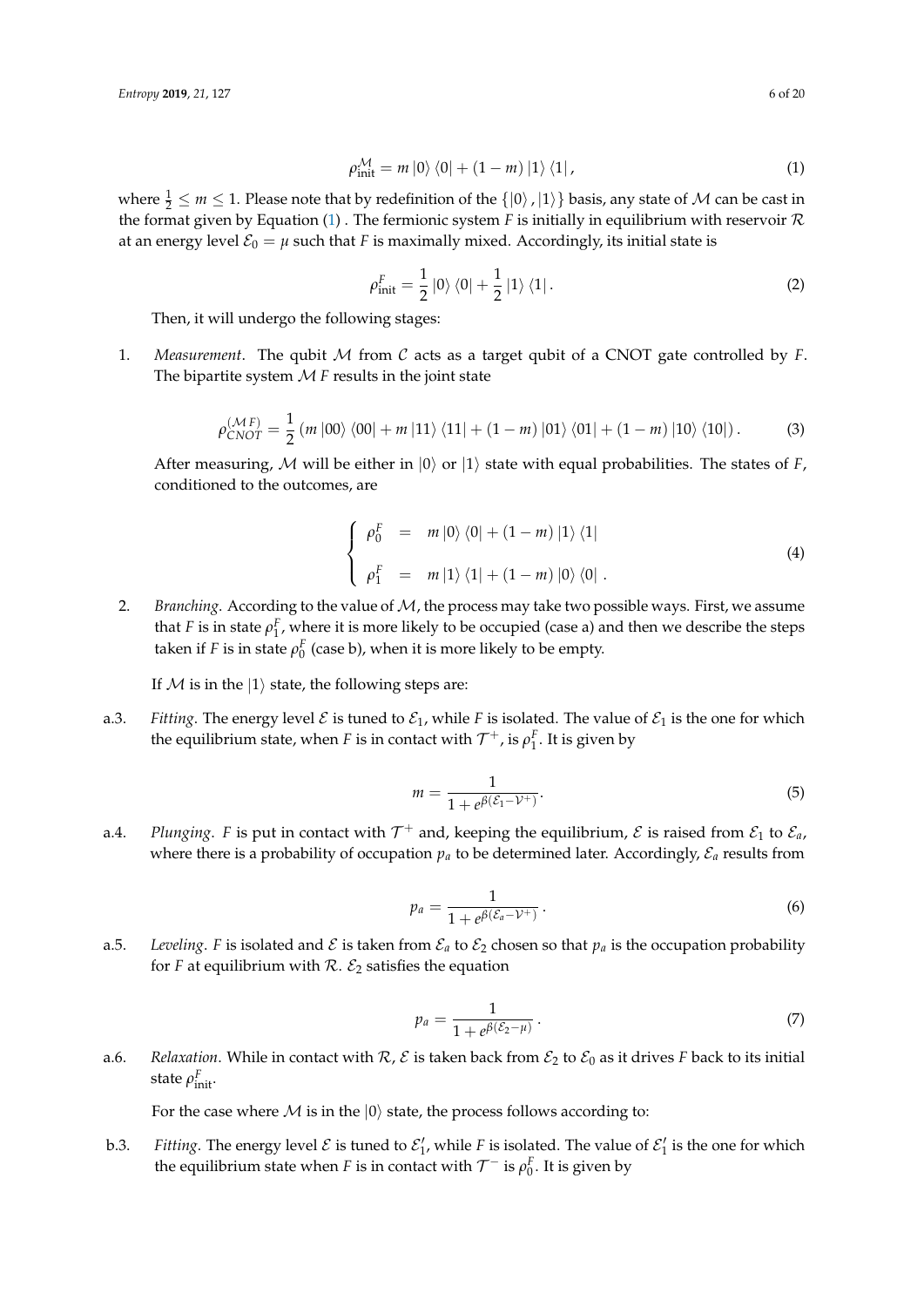$$
1 - m = \frac{1}{1 + e^{\beta(\mathcal{E}_1' - \mathcal{V}^-)}}.
$$
\n(8)

b.4. *Plunging*. F is put in contact with  $\mathcal{T}^-$  and  $\mathcal E$  is lowered from  $\mathcal E'_1$  to  $\mathcal E_b$ , where there is a probability of occupation  $p_b$  to be determined later. Accordingly,  $\mathcal{E}_b$  results from

<span id="page-6-2"></span>
$$
p_b = \frac{1}{1 + e^{\beta(\mathcal{E}_b - \mathcal{V}^-)}}.
$$
\n(9)

b.5. *Leveling*. F is isolated and  $\mathcal E$  is taken from  $\mathcal E_b$  to  $\mathcal E'_2$  chosen so that  $p_b$  is the occupation probability for  $F$  at equilibrium with  $R$ . It satisfies the equation

<span id="page-6-1"></span>
$$
p_b = \frac{1}{1 + e^{\beta(\mathcal{E}'_2 - \mu)}}.
$$
\n(10)

b.6. *Relaxation*. While in contact with  $R$ ,  $\mathcal E$  is taken back from  $\mathcal E'_2$  to  $\mathcal E_0$  as it drives F back to its initial state  $ρ<sub>init</sub><sup>F</sup>$ .

Figure [4](#page-6-0) represents the whole schedule. Figure [5](#page-7-0) contains the evolution of the occupation probability  $p$  of  $F$  and the tunable energy  $E$ . Considering that the probabilities of occupation for  $F$ at the beginning and the end of stage a.4 are *m*, *pa*, respectively, the average number of electrons transferred per cycle from  $\mathcal R$  to  $\mathcal T^+$  is

$$
\langle N_{\mathcal{R}\rightarrow\mathcal{T}^+}\rangle = \frac{1}{2}(m-p_a) \ . \tag{11}
$$

<span id="page-6-0"></span>

**Figure 4.** Symbolic diagram of the stages of the system. The clock-like elements represent tuning knobs for setting the adequate values of  $\mathcal E$ . The shaded ovals indicate equilibrium with a thermo-chemical reservoir. First,  $F$  is measured by means of a CNOT gate and the result is placed at  $M$ . According to its value, the upper or the lower part of the graph is used. If  $M$  is 1, the energy  $\mathcal E$  is lowered so that  $F$ can be reversibly put in contact with  $\mathcal{T}^+$ . Then it is raised keeping  $F$  in equilibrium with  $\mathcal{T}^+$ , until the probability of occupation reaches the value  $p_a$ . At this point, *F* is put in isolation and *E* is lowered to put *F* in equilibrium with reservoir R. Then, in contact with  $R$ ,  $\mathcal{E}$  is further raised until the initial state is reached. If  ${\cal M}$  is 0, the energy  ${\cal E}$  is raised so that  $F$  can be reversibly put in contact with  ${\cal T}^-$ . Then it is lowered keeping  $F$  in equilibrium with  $\mathcal{T}^-$ , until the probability of occupation reaches the value  $p_b$ . At this point, F is put in isolation and  ${\cal E}$  is raised to put F in equilibrium with reservoir  ${\cal R}.$ Then, in contact with  $\mathcal{R}, \mathcal{E}$  is further lowered until the initial state is reached.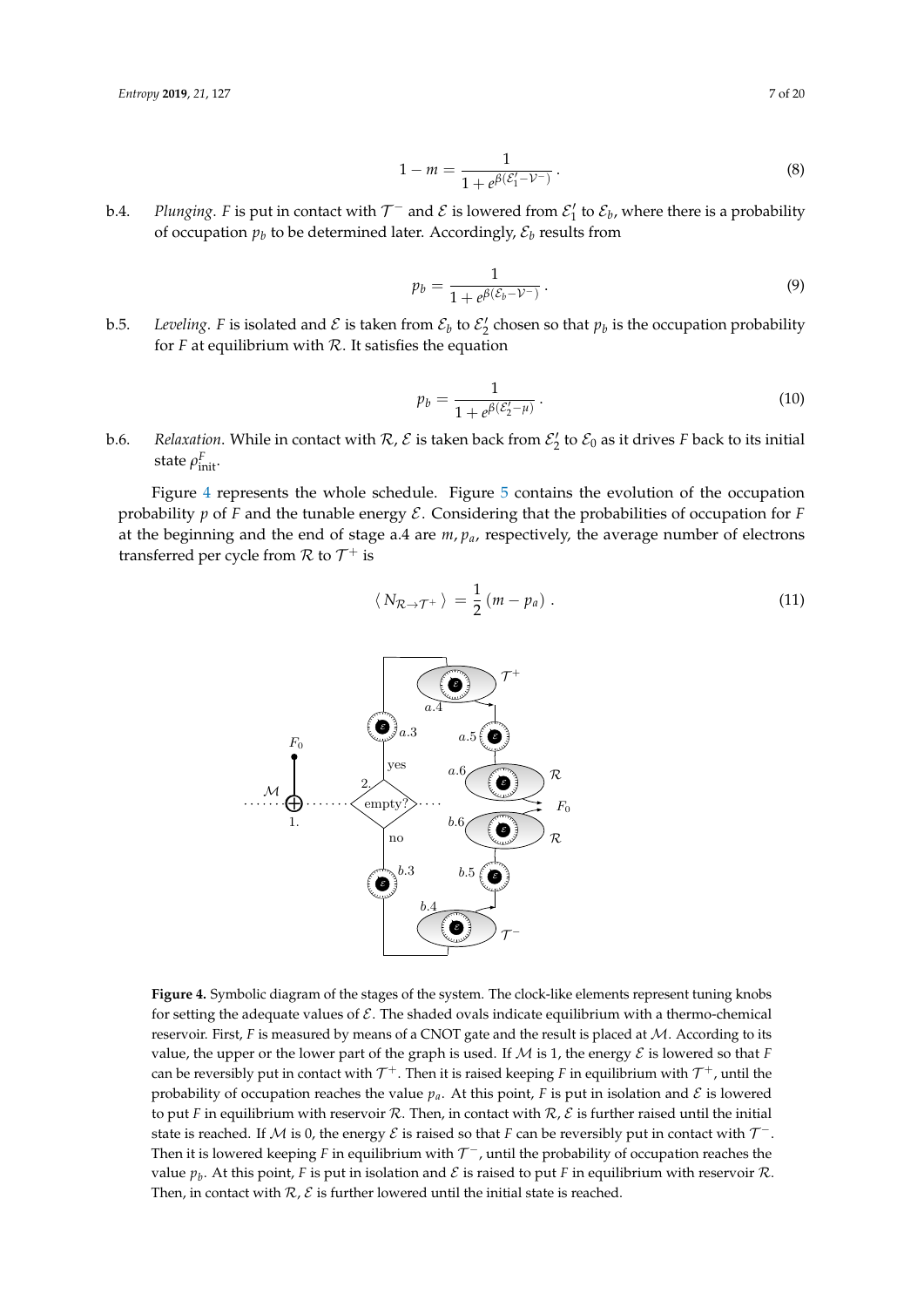<span id="page-7-0"></span>

**Figure 5.** Evolution of the occupation probability  $p$  of  $F$  (a) and the tunable energy  $E$ ; (b) for a Quieg working in the direct mode.

Similarly, taking into account that the occupation probabilities for *F* at the beginning and the end of stage b.4 are  $1 - m$  and  $p_b$ , the average number of electrons transferred to  $\mathcal R$  from  $\mathcal T^-$  is

$$
\langle N_{\mathcal{R}\rightarrow\mathcal{T}^-} \rangle = \frac{1}{2} \left( p_b - (1 - m) \right). \tag{12}
$$

We require that they are equal, so that

<span id="page-7-2"></span>
$$
1 - p_a = p_b. \tag{13}
$$

Each of the listed stages except the *Measurement* is a reversible process. Therefore, the following equation holds

<span id="page-7-1"></span>
$$
dU = -dW + (\ln 2) k_B T dS + \mu dp, \qquad (14)
$$

where  $U := p \mathcal{E}$  is the average energy of *F* and  $-dW$  is the differential work done in the cycle by the source of  $\mathcal E$  on  $F$ . Measurement puts  $F$  in either a  $m |0\rangle\langle 0| + (1 - m) |1\rangle\langle 1|$  or  $(1 - m) |0\rangle\langle 0| +$  $m \vert 1 \rangle$   $\langle 1 \vert$  states with equal probabilities; accordingly, the average value of *U* is not changed in this stage. This implies that

$$
\left\langle \int_{r} \mathrm{d}U \right\rangle = \left\langle \oint \mathrm{d}U \right\rangle = 0, \tag{15}
$$

where subscript *r* stands for integration over the reversible path, which is formed by the 3.a-4.a-5.a-6.a or 3.b-4.b-5.b-6.b stages. Equation [\(14\)](#page-7-1) now yields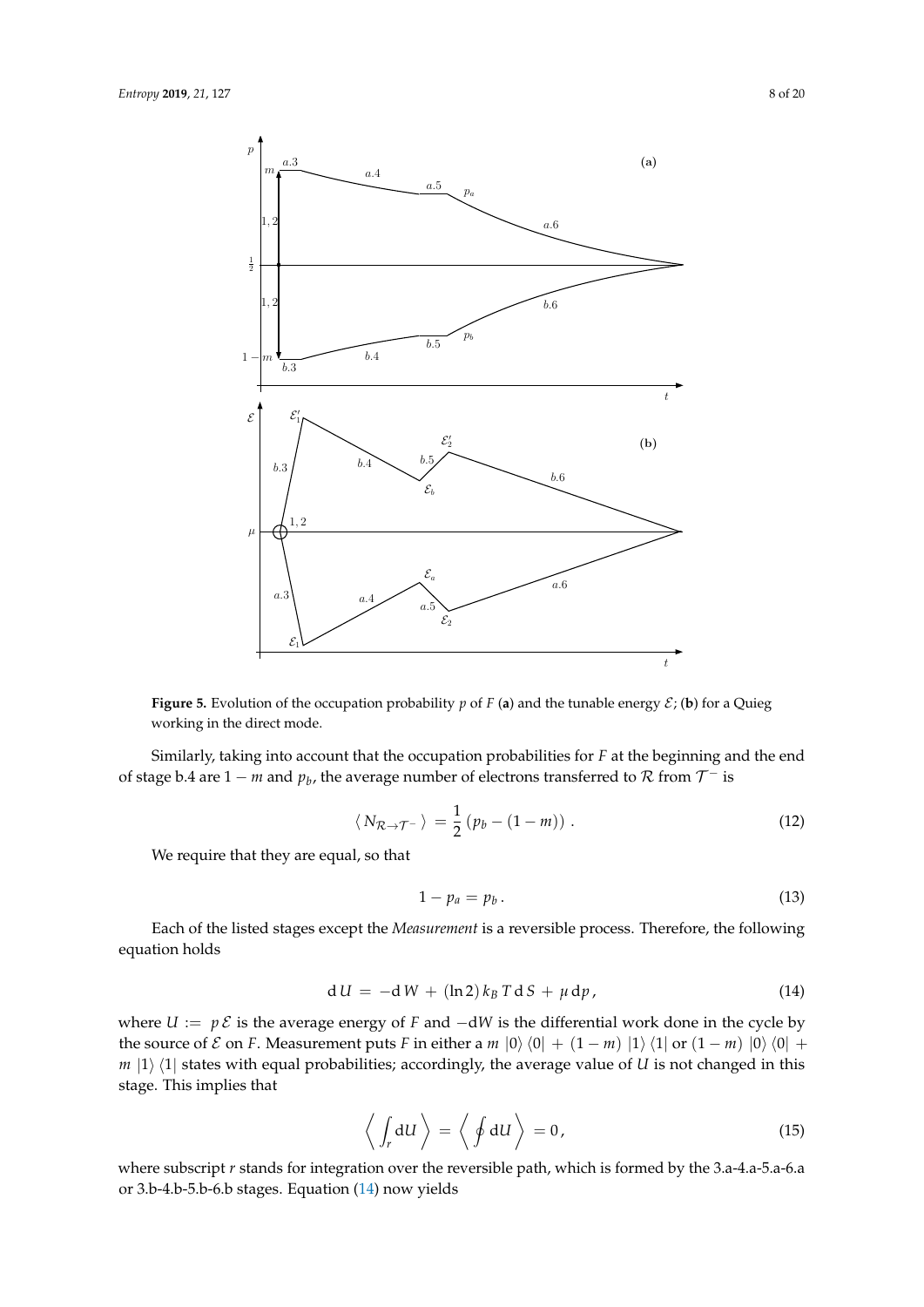$$
- \left\langle \int_{r} dW \right\rangle + (\ln 2) k_{B} \left\langle \int_{r} (T dS + \mu d\rho) \right\rangle = 0.
$$
 (16)

The averages for the cases (a) and (b) are

<span id="page-8-0"></span>
$$
-W_a + (\ln 2) k_B T \times (1 - S_m) + (p_a - m) \mathcal{V}^+ + (\frac{1}{2} - p_a) \mu, \qquad (17)
$$

<span id="page-8-1"></span>
$$
-W_b + (\ln 2) k_B T \times (1 - S_m) + (p_b - 1 + m) \mathcal{V}^- + (\frac{1}{2} - p_b) \mu, \qquad (18)
$$

where

$$
S_m := -m \log_2 m - (1 - m) \log_2 (1 - m)
$$
 (19)

is the entropy of  $\rho_{\rm init}^{\cal M}$ . The cases (a) and (b) occur with equal probabilities so that averaging Equation [\(17\)](#page-8-0) and Equation [\(18\)](#page-8-1) yields

<span id="page-8-2"></span>
$$
-\frac{W_a+W_b}{2} + (\ln 2) k_B T \times (1-S_m) + \frac{1}{2} \left[ (p_a-m)\mathcal{V}^+ + (p_b-1+m)\mathcal{V}^- \right] + \frac{1}{2} (1-p_a-p_b)\mu = 0. \tag{20}
$$

Plugging Equation [\(13\)](#page-7-2) into Equation [\(20\)](#page-8-2) we arrive at

<span id="page-8-3"></span>
$$
-\frac{W_a+W_b}{2} + (\ln 2) k_B T \times (1-S_m) + \frac{1}{2} (p_a-m) (\mathcal{V}^+ - \mathcal{V}^-) = 0, \qquad (21)
$$

whence the value of  $p_a$  which makes the average work vanish results

<span id="page-8-6"></span>
$$
p_a = m - \frac{2\left(\ln 2\right)k_B T\left(1 - S_m\right)}{\mathcal{V}^+ - \mathcal{V}^-},\tag{22}
$$

which, substituted in Equation [\(21\)](#page-8-3), yields

<span id="page-8-5"></span>
$$
\frac{W_a + W_b}{2} = 0.
$$
\n<sup>(23)</sup>

Therefore, the average number of electrons  $\langle N_{\mathcal{T}^{-} \to \mathcal{T}^{+}} \rangle$  transferred from terminal  $\mathcal{T}^{-}$  to terminal  $\mathcal{T}^+$  per cycle is

<span id="page-8-4"></span>
$$
\langle N_{\mathcal{T}^{-}\to\mathcal{T}^{+}}\rangle = \frac{(\ln 2) k_{B} T (1 - S_{m})}{\mathcal{V}^{+} - \mathcal{V}^{-}}.
$$
 (24)

Accordingly, the average number  $\langle M_{\tau^- \to \tau^+} \rangle$  of qubits M needed per electron transferred is

$$
\langle M_{\mathcal{T}^{-}\to\mathcal{T}^{+}}\rangle = \frac{\mathcal{V}^{+}-\mathcal{V}^{-}}{(\ln 2) k_{B} T (1-S_{m})}.
$$
 (25)

The entropy of the qubit  $M$  is increased from  $S_m$  to 1 in every cycle. This prompts us to define a new kind of dimensionless potential *γ*<sub>R</sub> for any thermo-chemical reservoir of electrons, which we call info-potential (this quantity is closely related to the logarithm of the fugacity) and is given by

$$
\gamma_{\mathcal{R}} := \frac{\mu}{(\ln 2) k_B T} \tag{26}
$$

which represents the number of pure state qubits required per electron transferred to the reservoir  $\mathcal{R}_n$  from a zero chemical potential reservoir. Alternatively, it can be envisaged as the number of bits per particle by which the entropy of  $M$  must increase. It can be referred to using the dimensionless expression: bits per particle.

Terminals T <sup>+</sup>, <sup>T</sup> − also feature info-potentials *γ* <sup>+</sup>, *γ* −, given by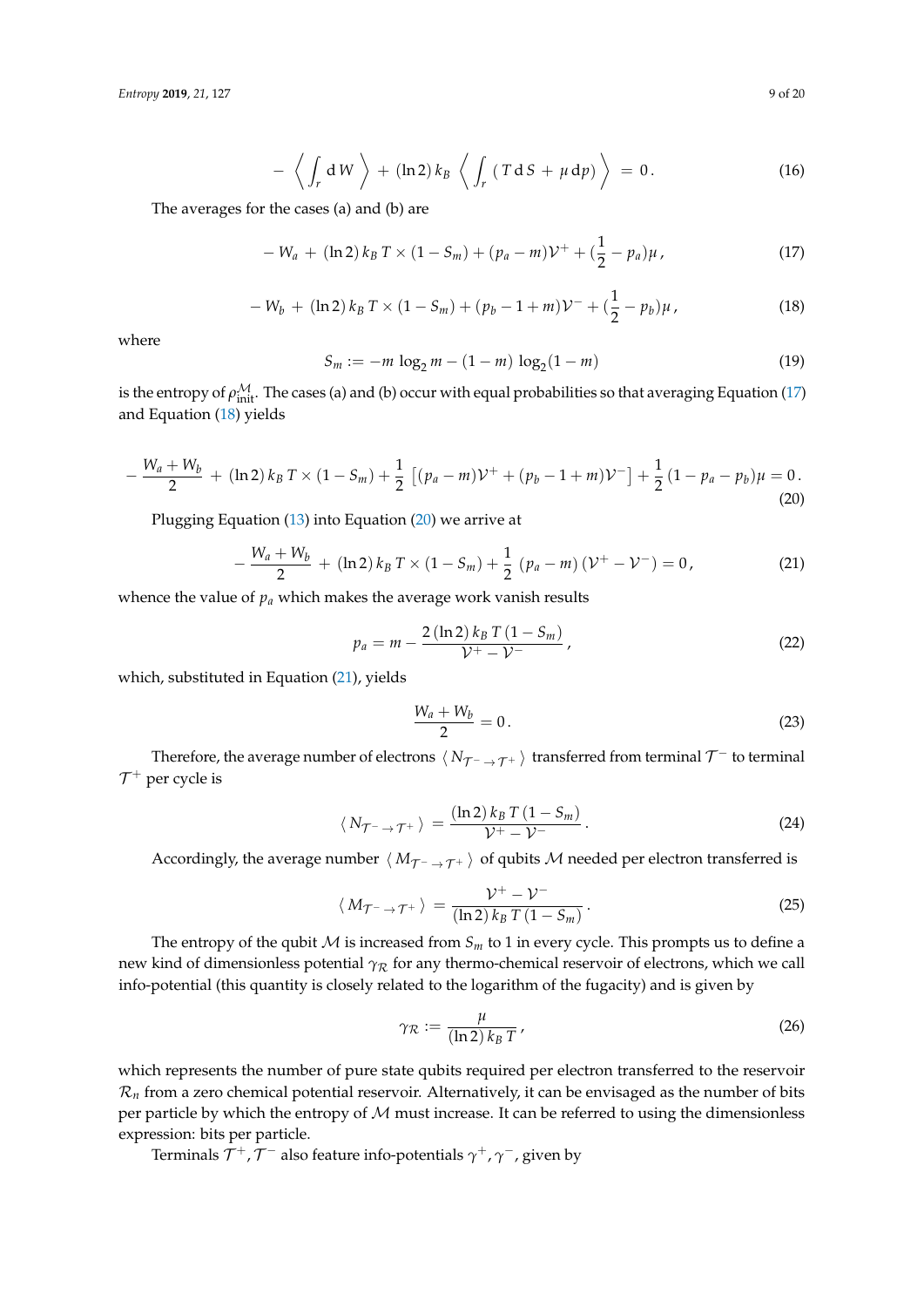$$
\begin{cases}\n\gamma^+ & := \frac{\mathcal{V}^+}{(\ln 2) k_B T} \\
\gamma^- & := \frac{\mathcal{V}^-}{(\ln 2) k_B T}.\n\end{cases}
$$
\n(27)

Using them, Equation [\(24\)](#page-8-4) can be written as

$$
\langle N_{\mathcal{T}^{-} \to \mathcal{T}^{+}} \rangle = \frac{(1 - S_m)}{\gamma^{+} - \gamma^{-}}.
$$
 (28)

Equations [\(23\)](#page-8-5) and [\(24\)](#page-8-4) establish that when a Quieg acts as a particle source, the information of the qubits in  $\mathcal C$  is converted into particles accumulated at the terminals.

# <span id="page-9-0"></span>**5. Quieg Working in the Reverse Mode**

The Quieg described in Section [4](#page-4-0) increases the entropy of the messenger qubits and transfers electrons from a lower energy to a higher energy terminal. In this section, we define a different cycle to do the inverse operation. The starting point is an *F* system in state  $\rho_{init}^F$ , with the energy  $\mathcal E$  set to  $\mathcal E_0 = \mu$ . The qubit  $M$  is in a maximally mixed state. Then the Quieg works according to the following stages:

<span id="page-9-1"></span>1. *Branching*. The qubit M is projected into its computational basis and one of two paths is selected. The value 1 (case c) branches into a sequence of steps which correspond to the upper part of Figure [6,](#page-9-1) whereas the value 0 (case d) selects the lower part of the figure.



**Figure 6.** Stages of the Quieg working in the reverse mode. First, M is measured. According to the result, the system follows the upper branch or the lower one. If the measurement determines that  $M$ is in state  $|1\rangle$ , then steps a.6, a.5, a.4, a.3 are reversed and *F* is left in state *m*  $|0\rangle\langle0| + (1 - m) |1\rangle\langle1|$ . If the measurement determines that  $M$  is in state  $|0\rangle$ , then steps b.6, b.5, b.4, b.3 are reversed and *F* is left in state  $(1 - m)$  |0)  $\langle 0 \rangle + m$  |1)  $\langle 1 \rangle$ . A CNOT controlled by *F* and targeted at *M* factorizes the system in a maximally mixed state for *F* and a  $m |0\rangle\langle 0| + (1 - m) |1\rangle\langle 1|$  state for M.

Next, we describe the path corresponding to case c:

c.2. *Polarization*. It is the inverse of stage a.6. of Section [4.](#page-4-0) Initially, the system *F* is in equilibrium with reservoir  $R$ . The energy  $\mathcal E$  is taken from  $\mathcal E_0$  to  $\mathcal E_2$ , as defined in Equation [\(7\)](#page-5-1) and the state of *F* is driven from  $\rho_{\text{init}}^F$  to  $\rho_a^F$ , given by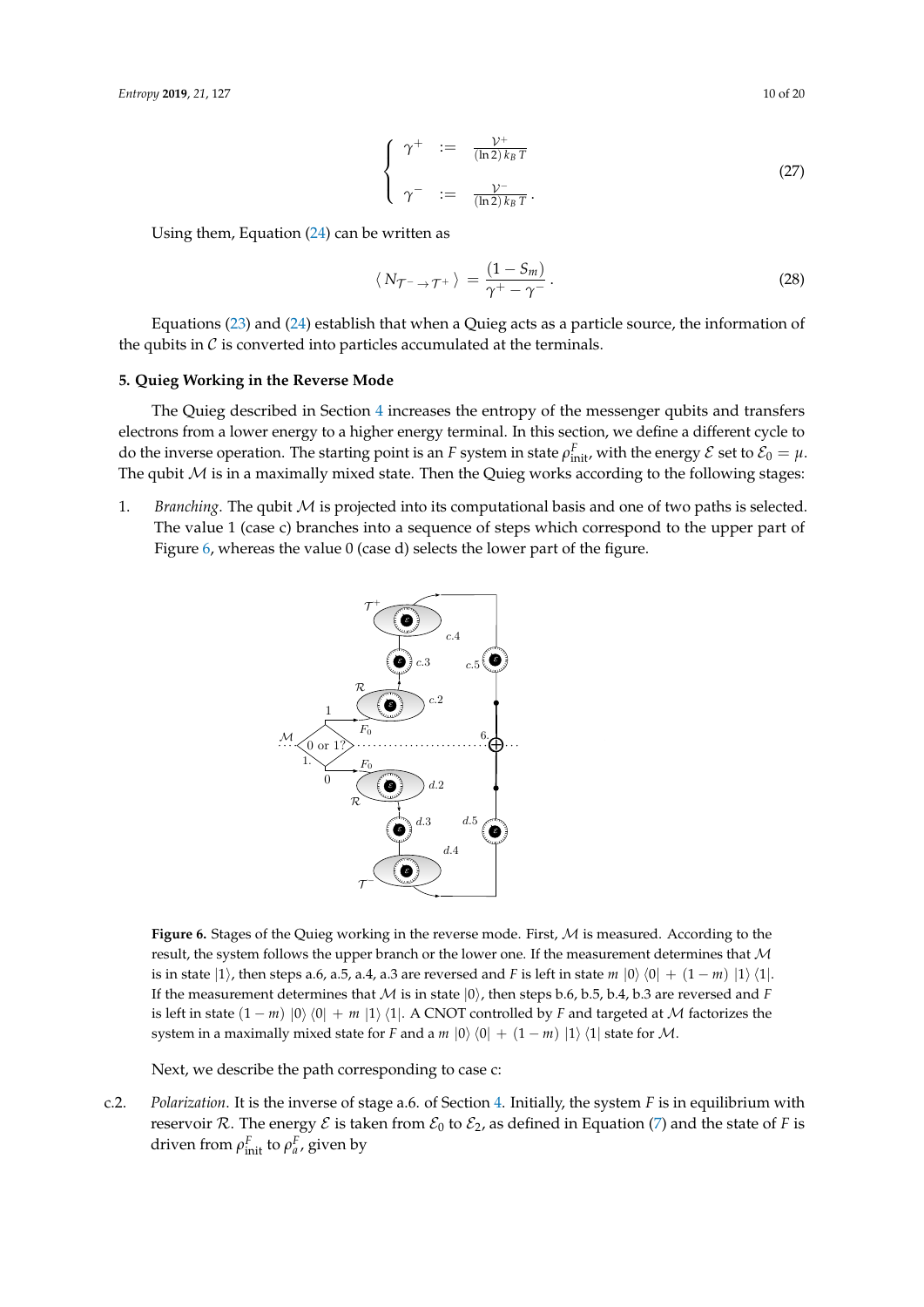$$
\rho_a^F = p_a |0\rangle \langle 0| + (1 - p_a) |1\rangle \langle 1| \tag{29}
$$

where  $p_a$  is defined in Equation [\(22\)](#page-8-6).

- c.3. *Adjustment*. In this stage,  $\mathcal E$  is tuned from  $\mathcal E_2$  to  $\mathcal E_a$  as given by Equation [\(6\)](#page-5-2) and is the inverse of a.5. *F* stays isolated and its state remains  $\rho_1^F$ .
- c.4. *Extraction*. While *F* is in equilibrium with  $\mathcal{T}^+$ ,  $\mathcal{E}$  is lowered from  $\mathcal{E}_a$  to  $\mathcal{E}_1$ , so that the probability of occupation for *F* increases. Its state is

$$
\rho_m^F = m \left| 0 \right\rangle \left\langle 0 \right| + \left( 1 - m \right) \left| 1 \right\rangle \left\langle 1 \right| \,. \tag{30}
$$

This stage is the inverse of a.4.

c.5. *Zeroing*. This stage adiabatically takes the energy  $\mathcal E$  back to  $\mathcal E_0$ .

In the case d:

d.2. *Polarization*. This corresponds to the inverse of stage b.6. of Section [4.](#page-4-0) The system *F* is in equilibrium with reservoir  $R$ . The energy  $\mathcal E$  is taken from  $\mathcal E_0$  to  $\mathcal E'_2$ , as defined in Equation [\(10\)](#page-6-1) and the state of *F* is driven from  $\rho_{\text{init}}^F$  to

$$
\rho_b^F = p_b \left| 0 \right\rangle \left\langle 0 \right| + \left( 1 - p_b \right) \left| 1 \right\rangle \left\langle 1 \right| \,. \tag{31}
$$

- d.3. Adjustment. In this stage,  $\mathcal E$  is tuned from  $\mathcal E'_2$  to  $\mathcal E_b$  as given by Equation [\(9\)](#page-6-2) and is the inverse of b.5. *F* stays isolated.
- d.4. Extraction. While F is in equilibrium with  $\mathcal{T}^-$ ,  $\mathcal E$  is lowered from  $\mathcal E_b$  to  $\mathcal E'_1$ , so that the probability of occupation for *F* decreases. This stage is the inverse of b.4.
- d.5. *Zeroing*. This stage adiabatically takes the energy  $\mathcal E$  back to  $\mathcal E_0$ .

A final stage is applied to both branches.

6. *Reset*. The final step of the cycle is a CNOT gate controlled by *F* targeted at M. The state of the  $M - F$  system before applying the gate is

$$
\rho_5^{(\mathcal{M}-F)} = \frac{1}{2}m \left( \left| 00 \right\rangle \left\langle 00 \right| + \left| 11 \right\rangle \left\langle 11 \right| \right) + \frac{1}{2}(1-m) \left( \left| 01 \right\rangle \left\langle 01 \right| + \left| 10 \right\rangle \left\langle 10 \right| \right).
$$

In addition, after the CNOT, is

$$
\rho_6^{(\mathcal{M}-F)} = \frac{1}{2}m (\left|00\right\rangle \left\langle 00\right| + \left|01\right\rangle \left\langle 01\right|) + \frac{1}{2}(1-m) (\left|11\right\rangle \left\langle 11\right| + \left|10\right\rangle \left\langle 10\right|) ,
$$

which factorizes into

$$
\rho_6^{(\mathcal{M}-F)} = [m |0\rangle \langle 0| + (1-m) |1\rangle \langle 1|] \otimes \frac{1}{2} (|0\rangle \langle 0| + |1\rangle \langle 1|).
$$

Therefore, it leaves *F* in a maximally mixed state and  $M$  in state  $\rho_{\text{init}}^{\mathcal{M}}$  given by Equation [\(1\)](#page-5-0).

Figure [6](#page-9-1) represents the whole schedule. Figure [7](#page-11-1) contains the evolution of the occupation probability  $p$  of  $F$  and the tunable energy  $\mathcal{E}$ .

The energy balance follows that of Section [4.](#page-4-0) The only difference is that the processes are reversed. Accordingly, the number of  ${\mathcal M}$  qubits generated per electron transfer from  ${\mathcal T}^+$  to  ${\mathcal T}^-$  is

$$
\langle N_{\mathcal{T}^+ \to \mathcal{T}^-} \rangle = \frac{(1 - S_m)}{\gamma^+ - \gamma^-}.
$$
 (32)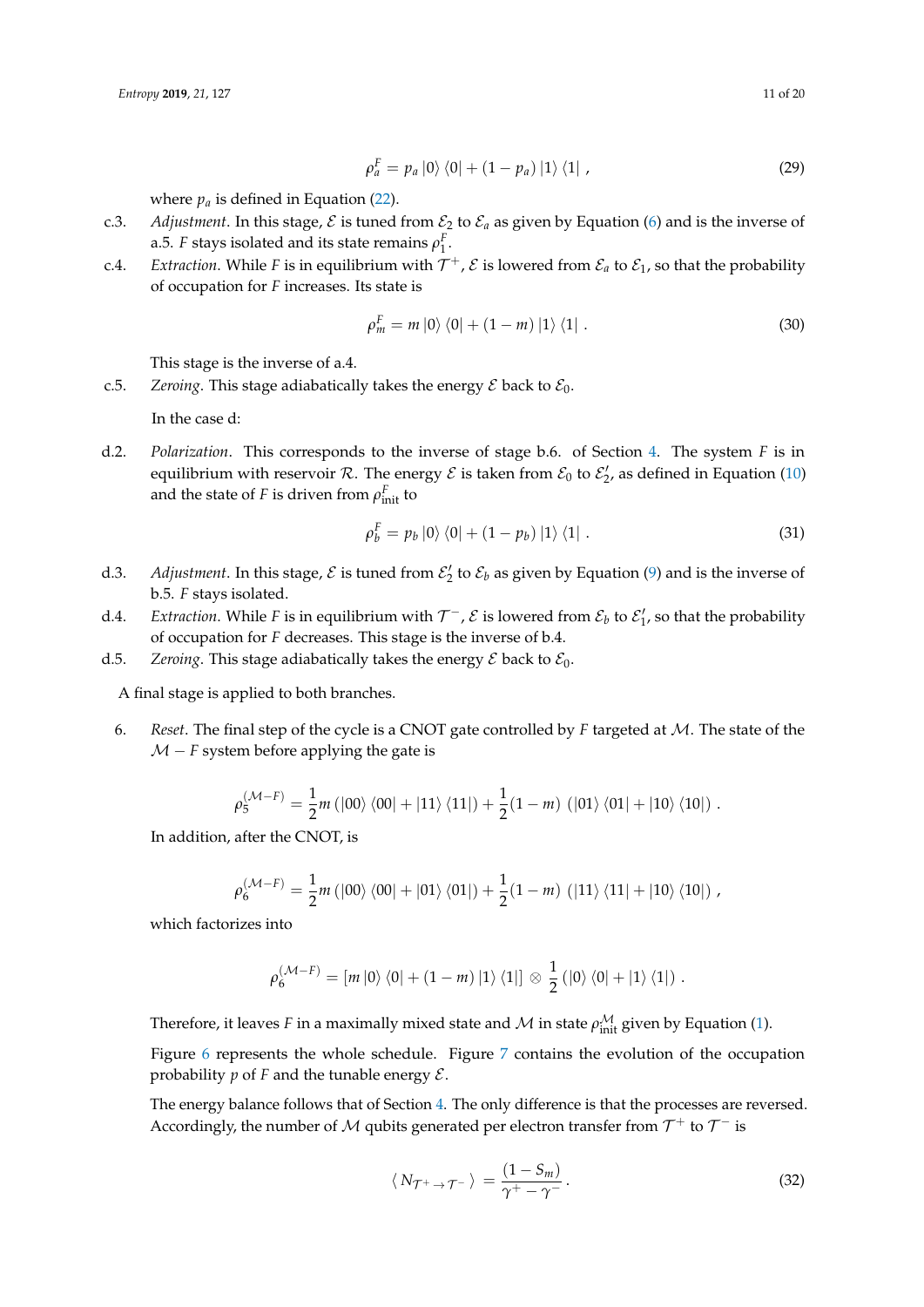

<span id="page-11-1"></span>

**Figure 7.** Evolution of the occupation probability *p* of *F* (a) and the tunable energy  $\mathcal{E}$ ; (b) for a Quieg working in the reverse mode.

# <span id="page-11-0"></span>**6. Informational Voltage Transformer**

In Sections [4](#page-4-0) and [5](#page-9-0) two ways of working for Quiegs have been described. A Quieg working in the direct mode supplies electrons to a higher energy  $\mathcal{V}^+$  (lower voltage  $V^+ = -\mathcal{V}^+/\mathit{e}, -\mathit{e}$  is the electron charge) terminal and borrows them from a lower energy  $\mathcal{V}^-$  (higher voltage  $V^- = -\mathcal{V}^-/e$ ) terminal. The voltage difference  $\Delta V := V^- - V^+$  is related to the adjustment parameter  $p_a$  through Equation [\(22\)](#page-8-6). If a rate of qubits  $B_1$  is available, it can supply a current to a load connected to a Quieg  $Q_1$  according to the equation

$$
I_1 = -eB_1 \frac{1 - S_m}{\gamma_1^+ - \gamma_1^-} = -B_1 \frac{(1 - S_m)(\ln 2) k_B T}{\Delta V_1},
$$
\n(33)

which leads to a power transfer given by

<span id="page-11-2"></span>
$$
P_1 = -B_1 \frac{(1 - S_m)(\ln 2) k_B T}{\Delta V} (V_1^+ - V_1^-) = B_1 (1 - S_m)(\ln 2) k_B T.
$$
 (34)

The qubits can be supplied by a second Quieg  $\mathcal{Q}_2$  working in the reverse mode under the setting

$$
p'_a = m - \frac{2\left(\ln 2\right)k_B T\left(1 - S_m\right)}{e\,\Delta V_2} \,,\tag{35}
$$

where  $\Delta V_2 = \frac{V_2^- - V_2^+}{e}$  is the potential difference at the terminals of  $\mathcal{Q}_2$ . It draws power from them and uses it to deliver fresh qubits to the communication line  $C$ . The power delivered depends on the rate of qubits  $B_2$  through the equation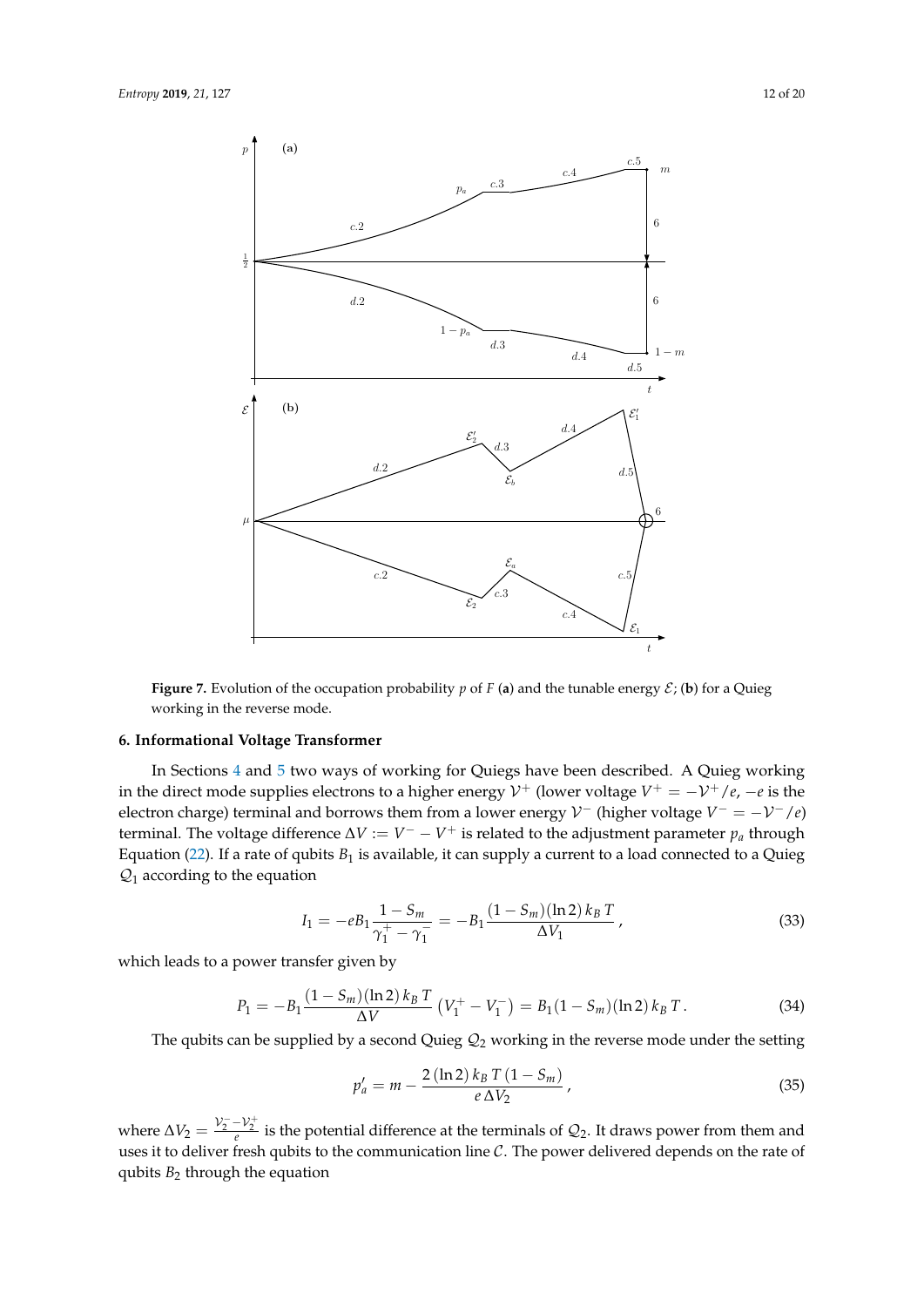<span id="page-12-2"></span>
$$
P_2 = B_2(1 - S_m)(\ln 2) k_B T.
$$
\n(36)

If  $Q_1$  uses up all the qubits delivered by  $Q_2$  then  $B_1 = B_2$  and  $P_1 = P_2$ , as in conventional transformers (see Figure [8\)](#page-12-1). Power is obtained from a voltage difference ∆*V*<sup>2</sup> and delivered at ∆*V*1. Both potential differences can be adjusted by tuning the parameters  $p_a$ ,  $p'_a$ , respectively.

<span id="page-12-1"></span>

**Figure 8.** The **left** part of the figure represents a traditional voltage transformer. Magnetic coupling through a ferromagnetic core makes two electrical circuits exchange energy. The relation between the voltages is given by the ratio of the windings. In the **right** system, the coupling is mediated by a communication line  $C$ . Two nodes, each one with a Quieg share the qubits that travel through  $C$ . By setting the  $p_a$  parameter, the voltage difference at each node is selected.

# <span id="page-12-0"></span>**7. Remote Informational Carnot Engine**

Another interesting application of Quiegs is as a remote Carnot engine, when a Quieg is at a temperature  $T_1$  and another one is at temperature  $T_2 < T_1$ . We assume that the temperature of a Quieg is shared by its reservoir and its terminals. If we apply the analysis developed in Section  $6$  to the situation where the temperatures of  $\mathcal{Q}_1$  and  $\mathcal{Q}_2$  are different, we obtain the same relations for power *P*1, *P*<sup>2</sup> as in a traditional Carnot cycle.

Using the expressions obtained in Equations [\(34\)](#page-11-2) and [\(36\)](#page-12-2), we obtain

$$
P_1 = B_1(1 - S_m)(\ln 2) k_B T_1, \qquad (37)
$$

$$
P_2 = B_2(1 - S_m)(\ln 2) k_B T_2, \qquad (38)
$$

and, assuming that all the qubits prepared by  $\mathcal{Q}_2$  are used by  $\mathcal{Q}_1$ , we arrive at

$$
\frac{P_1}{P_2} = \frac{T_1}{T_2},\tag{39}
$$

so that the power injected in a low-temperature Quieg is amplified at the output of another high-temperature Quieg. The same relation holds for the works injected in the pump and output at a turbine of a classical Carnot cycle (Figure [9\)](#page-13-1).

Please note that the only link between the hot and cold reservoirs in a Quieg Carnot cycle is a communication line, so that there is no need for isolation for pipes through which fluids at different temperatures flow. This reason makes Quiegs remarkable candidates for remote Carnot cycles.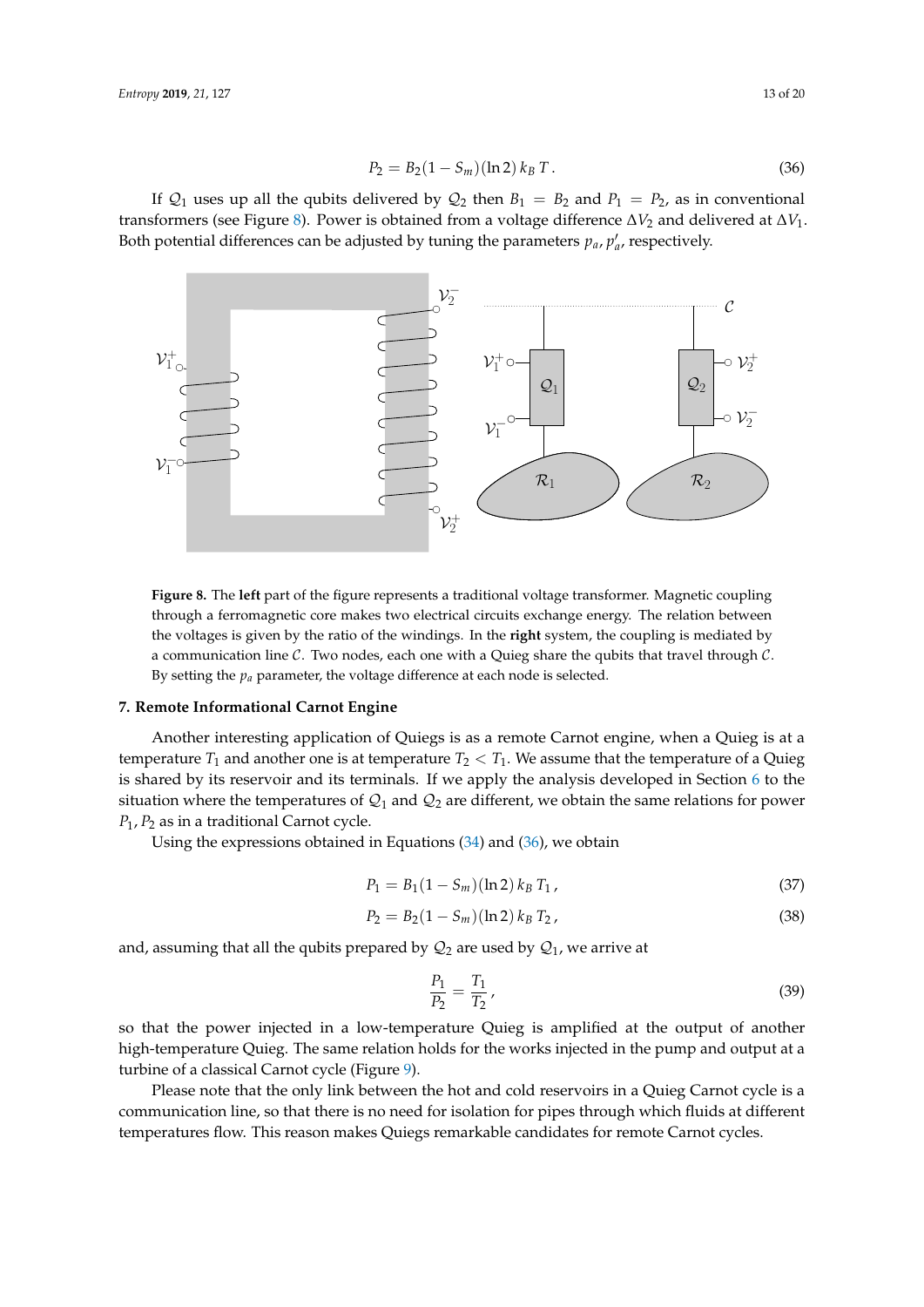<span id="page-13-1"></span>

**Figure 9.** When the temperatures at the two nodes of an informational voltage transformer are different, the electrical energy supplied at one end may be bigger than the one consumed at the other. In fact, energy is drawn from the temperature difference. This follows immediately if we consider the temperature as the work cost of resetting a maximally mixed qubit which is the same as the work obtained by completely mixing a pure state qubit (within some multiplicative factors).

#### <span id="page-13-2"></span>**8. Network**

By sharing the communication line  $C$ , the nodes described in Section [3](#page-3-0) make up a network whose purpose is to enable the generation, consumption and storage of electrical energy/charge.

Generating nodes put the qubits circulating over  $\mathcal C$  in a  $\rho_{\rm init}^{\mathcal M}$  quantum state. Consuming nodes leave the qubits in a maximally mixed state. At any node, the number of qubits required per electron transfer is given by the info-potential difference between the terminals of the Quieg, which is set by its parameter *pa*. The energy is proportional to the temperature of the Quieg.

The system thus defined acts as an informational power network which has the remarkable feature of implementing Carnot cycles whenever two nodes have different temperatures.

We assume that the system works with large sets of qubits with a small overhead containing identification of destination, origin, prize, *m*-value, type and length. When there is access of untrusted users, then quantum security techniques can be used. They are considered briefly in Section [9.](#page-13-0)

# <span id="page-13-0"></span>**9. Security**

In this section, we define a scenario where a node *A* generates some informational qubits M in a certain state and they should be used only by a node *B* to transfer electrons. To render the qubits useless to an illegitimate node *E*, the state of M should be maximally mixed for *E*. There are several ways to achieve this goal.

1. First, we consider a generalization of the technique explained in our previous paper [\[71\]](#page-19-13). It is depicted in Figure [10.](#page-14-0) *A* and *B* can share a set of entangled qubit pairs, all of them in the same state, upon which they have previously agreed. Their Quiegs are set to work with a set of qubits in the state  $\rho_{\text{init}}^{\mathcal{M}}$  given by Equation [\(1\)](#page-5-0). Accordingly, *A* uses qubits in a maximally mixed state and generates qubits in a  $\rho_{\rm init}^{\cal M}$  state, according to the reverse mode of the Quieg.

Next*, A* applies an entangling unitary operation to a pair of qubits  $\mathcal{M}_\mathit{a}$ ,  $\mathcal{M}_\mathit{b}$ . First, a Hadamard gate is applied to  $\mathcal{M}_b$ , so that it transforms into the state

$$
\rho_2^{\mathcal{M}_b} = \frac{m}{2} \left( |0\rangle + |1\rangle \right) \left( \langle 0| + \langle 1| \right) + \frac{1 - m}{2} \left( |0\rangle - |1\rangle \right) \left( \langle 0| - \langle 1| \right) \n= \frac{1}{2} \left( |0\rangle \langle 0| + |1\rangle \langle 1| \right) + \left( m - \frac{1}{2} \right) \left( |0\rangle \langle 1| + |1\rangle \langle 0| \right).
$$
\n(40)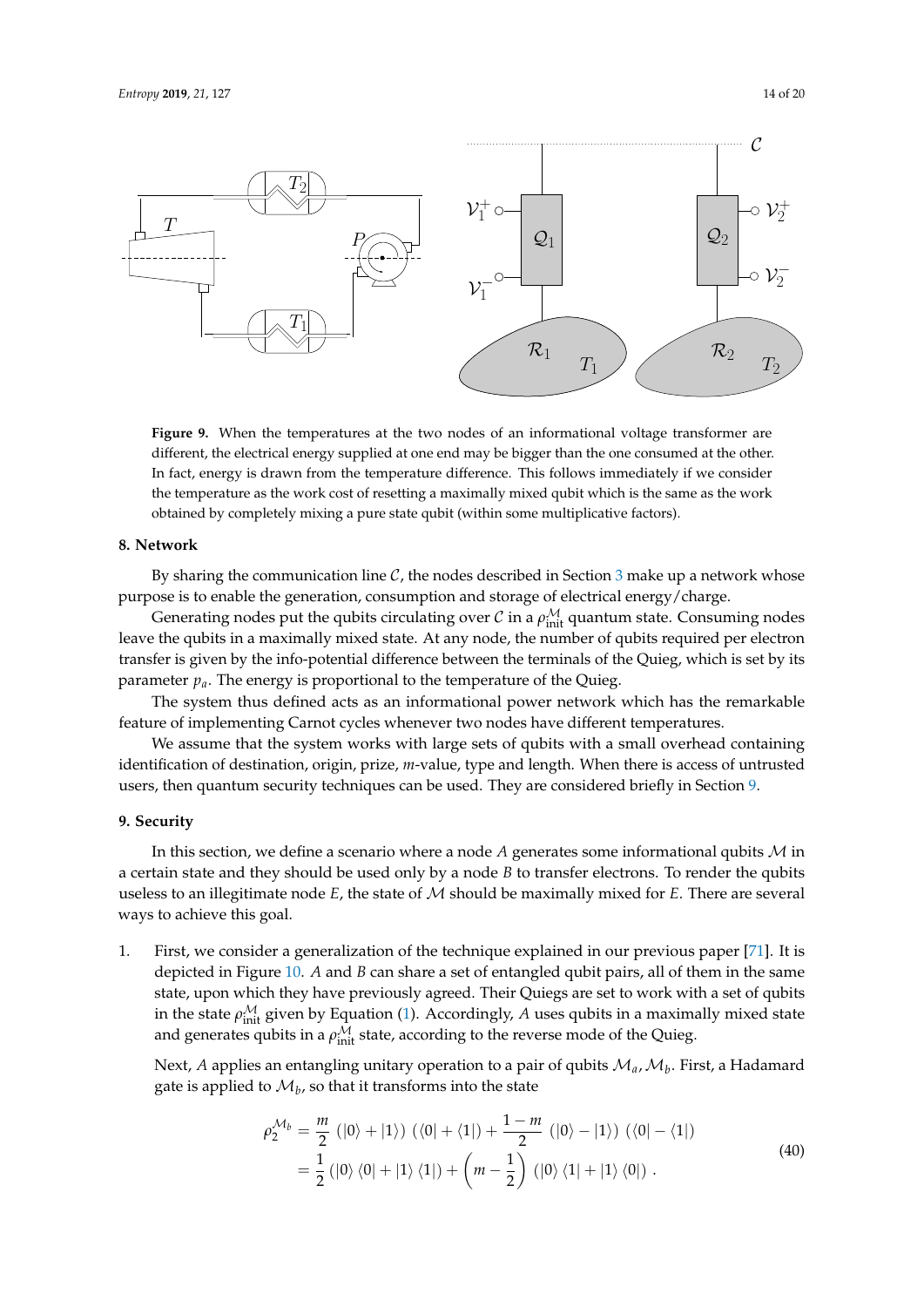$$
\rho_2^{\mathcal{M}_a \mathcal{M}_b} = (m |0\rangle \langle 0| + (1 - m) |1\rangle \langle 1|) \otimes \frac{1}{2} (|0\rangle \langle 0| + |1\rangle \langle 1| + (2m - 1) [|0\rangle \langle 1| + |1\rangle \langle 0|])
$$
  
=  $\frac{1}{2} (m |00\rangle \langle 00| + |01\rangle \langle 01|] + m(2m - 1) [|00\rangle \langle 01| + |01\rangle \langle 00|]) +$   
 $\frac{1}{2} ((1 - m) [|10\rangle \langle 10| + |11\rangle \langle 11|] + (1 - m) (2m - 1) [|10\rangle \langle 11| + |11\rangle \langle 10|]) ,$  (41)

to

<span id="page-14-1"></span>
$$
\rho_3^{\mathcal{M}_a \mathcal{M}_b} = \frac{1}{2} (m \left[ |00\rangle \langle 00| + |11\rangle \langle 11| \right] + m(2m - 1) \left[ |00\rangle \langle 11| + |11\rangle \langle 00| \right]) + \frac{1}{2} ((1 - m) \left[ |10\rangle \langle 10| + |01\rangle \langle 01| \right] + (1 - m) (2m - 1) \left[ |10\rangle \langle 01| + |01\rangle \langle 10| \right]).
$$
\n(42)

<span id="page-14-0"></span>

**Figure 10.** Outline of the security based on shared entangled qubit pairs. The Quieg  $Q_A$  works in the reverse mode, outputting qubits in a  $\rho_{\text{init}}^{\mathcal{M}}$  state.  $\mathcal{M}_a$ ,  $\mathcal{M}_b$  are two of them. After they are generated,  $\mathcal{M}_b$  undergoes a Hadamard gate and controls a CNOT targeted at  $\mathcal{M}_a$ .. Then,  $\mathcal{M}_b$  is taken to node *B*. This transfer is made before the system begins to work and may be done for a big number of  $\mathcal{M}_a$ ,  $\mathcal{M}_b$  pairs. For example, it may take place before *B* signs-in into the network or when it renovates its subscription. It does not occur over the communication line  $C$ . Then,  $M_a$  qubits circulate over  $C$ . When *B* needs to use them at  $\mathcal{Q}_B$ , undoes the transformations performed by the CNOT and Hadamard gates. Then*, B* obtains two qubits in a  $\rho_{\rm init}^\mathcal{M}$  ready to be used in the  $\mathcal{Q}_b$  Quieg. Please note that if user *E* want to use  $\mathcal{M}_a$ , it will be useless for a Quieg working in the direct mode, because it is in a maximally mixed state.

Next, *B* takes the  $M_h$  part of the pair. The reduced states for  $M_a$  and  $M_h$  are equal. They are the partial traces of the matrix representing the state given by Equation [\(42\)](#page-14-1) with respect to  $\mathcal{M}_b$  and  $\mathcal{M}_a$ , respectively. They are given by

$$
\rho_3^{\mathcal{M}_a} = \frac{1}{2} (|0\rangle \langle 0| + |1\rangle \langle 1|) , \qquad (43)
$$

which is the maximally mixed state. This implies that individually,  $\mathcal{M}_a$ ,  $\mathcal{M}_b$  are useless. *B* keeps  $\mathcal{M}_b$  and *A* sends  $\mathcal{M}_a$  over the communication line C.

Then, when *B* needs to fuel its Quieg working in the direct mode, takes M*a*, so that it has the system  $\mathcal{M}_a$ ,  $\mathcal{M}_b$  in the state  $\rho_3^{\mathcal{M}_a\mathcal{M}_b}$  given by Equation [\(42\)](#page-14-1). Subsequently, *B* applies a CNOT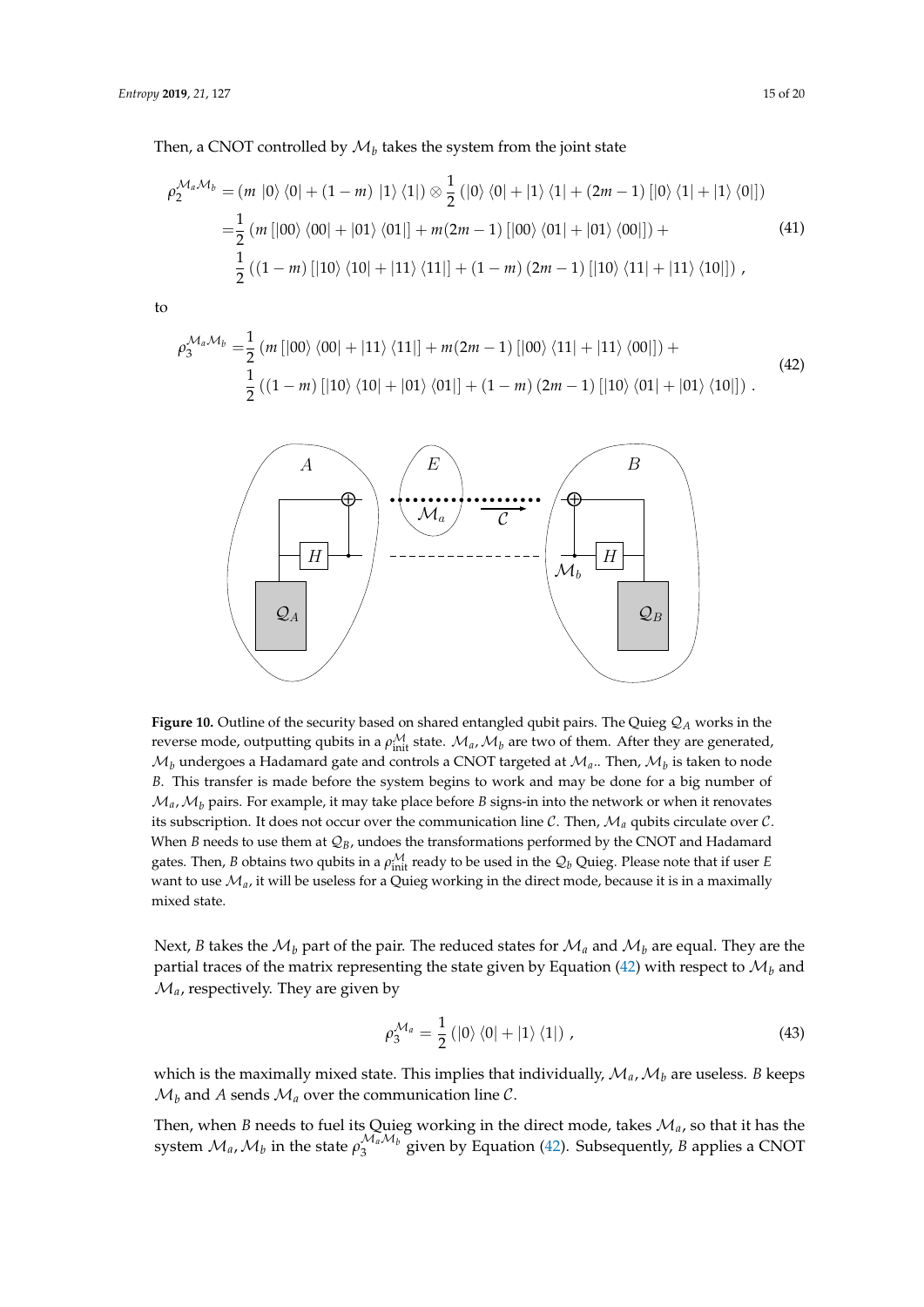gate controlled by  $\mathcal{M}_b$  and targeted at  $\mathcal{M}_a$  followed by a Hadamard on  $\mathcal{M}_b.$  This takes the pair to the state given by

$$
\rho_4^{\mathcal{M}_a \mathcal{M}_a} := (m |0\rangle \langle 0| + (1 - m) |1\rangle \langle 1|) \otimes (m |0\rangle \langle 0| + (1 - m) |1\rangle \langle 1|) . \tag{44}
$$

This represents two  $\mathcal M$  qubits in the  $\rho_{\rm init}^{\mathcal M}$  state, with which the Quieg at *B* can execute two cycles. So that the net effect is equivalent to the remote informational voltage transformer of Section [6](#page-11-0) or a Carnot engine of Section [7.](#page-12-0) The only qubit traveling through the line is M*<sup>a</sup>* whose reduced state is maximally mixed and, therefore, useless for any unauthorized user *E*.

2. If *A* and *B* have no previous entangled states or secret key, then they must obtain a private key communicating through a public line. The classical RSA protocol can be used, but quantum computers could crack the key. On the other hand, QKD protocols could be used that offer quantum privacy. However, QKD consumes resources, and this implies that there is an additional cost for security. There have been several QKD protocols described. The best-known one is the BB84 [\[72\]](#page-19-14), after Bennet and Brassard, who proposed it in 1984. These protocols consume resources because at some point they generate entropy. To reset the system for another cycle, the entropy must be evacuated elsewhere and this needs qubits in a not maximally mixed state (for example, the BB84 generates entropy when Bob measures the qubits sent by Alice in the wrong basis).

#### <span id="page-15-0"></span>**10. Discussion**

The network described in Section [8](#page-13-2) can be used to provide a way of distributing some resources between a set of generating and consumer nodes. These resources may be information, particle extraction or energy. Even though the idea may seem appealing, there are some potentially controversial points that we will address in this section.

It could be argued that the Quieg working in the direct mode, as presented in this paper, is equivalent a Quantum Information Heat Engine with a heat bath. However, the Quieg features a thermo-chemical reservoir of electrons, instead of just a heat bath. Accordingly, the Quieg evolves according to open system thermodynamics. It can absorb or release entropy, work and particles. The setting of  $p_a$ ,  $p_b$  according to Equation [\(22\)](#page-8-6) guarantees that average work is neither absorbed nor released. The Quieg trades bits for particles. In the case considered, the particles are electrons and their chemical potentials are the electrical potentials times the electron charge. Then, the electrons stored in a reservoir can serve different purposes. They can be used in a variety of situations, from causing an electrolytic chemical reaction to supply work to an electrical appliance or any other one. There is a direct relation between the electrons stored at two reservoirs at different potentials and the electrical work that can be obtained. From this point of view, the Quieg could be considered a Quantum Information Heat Engine. We think that it is not completely accurate because the production of electrical work is something that occurs outside the Quieg, whose only output is the displacement of electrons between the terminals.

Equation [\(22\)](#page-8-6) sets a lower bound ∆ ∗ for the ∆*V* that can be achieved for a given *m* value. It is expressed by

$$
\Delta V > \Delta^* = \frac{2\left(\ln 2\right)k_B T}{em}\left(1 - S_m\right). \tag{45}
$$

However, this restriction can be overcome by increasing *Sm*. It can be taken as close to 0 as necessary by making *m* approach  $\frac{1}{2}$ . Notably, there is no upper bound for the voltage.

We can estimate how much power can be distributed using today's technology. Assuming  $T = 300 \text{ K}$ ,  $S_m = 0$  and  $B \approx 10^{12}$  bits/s, the power distributed is approximately

$$
P_L = B(\ln 2) k_B T \approx 2.37 \,\text{nW}.\tag{46}
$$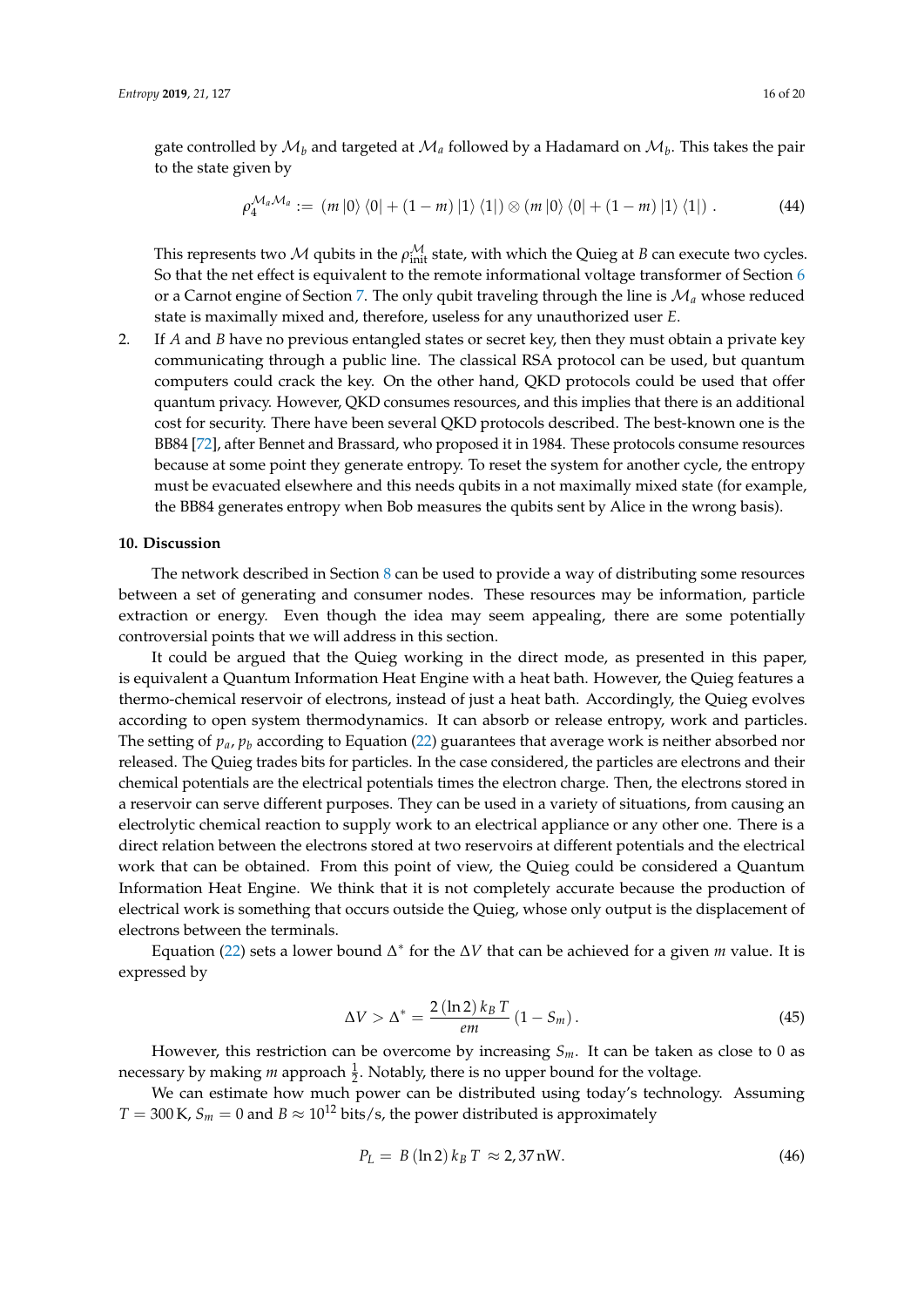This value is very small when it is compared to the power managed by conventional electrical networks.

Another point is the necessity of using qubits instead of classical bits. Actually, the states of *F* and M are always classical mixtures of the  $|0\rangle$ ,  $|1\rangle$  states. The only point where quantum systems are required are those related to the security of the network as described in Section [9.](#page-13-0) Classical bits are much easier to manipulate and send. This suggests that if there is no security concern,  $\mathcal C$  can be a standard classical communication line. However, even in this case, the quantum treatment offers some advantages.

The entropy of the  $M$  qubits can be traded for work or particles at a cost which depends on the reservoir being used. The value of a qubit in work is given by (ln 2) *k<sup>B</sup> T* and in electron extraction capacity by  $\gamma$ . It is thus the entropy the adequate quantity whose value can be used as a kind of currency which can be exchanged for work or particles at a rate which depends on the node. Carnot cycles can be envisaged as a continuous flow of qubits between Quiegs which extracts a network because the work per bit at a node is different to its value at another node.

The way to obtain security is based on quantum information techniques. If a couple of entangled qubits is shared between producer and consumer the illegitimate user, has no possibility to obtain any benefit from accessing to an unauthorized qubit. However, a previous procedure must have ensured that the right users share the entangled qubits. If it is not possible, then a Quantum Key Distribution method can provide the security, at a further price of fresh qubits that must be used.

#### <span id="page-16-0"></span>**11. Conclusions**

Qubits in a low-entropy state can be used as a resource for different purposes. The best-known one is the coding of messages to send or store information. However, there are other potential uses. If a heat bath is available, there is a wide variety of Quantum Information Heat Engines that can obtain useful work from the bath. Energy is distributed in a heat bath according to a maximum entropy principle. So is the number of particles in thermodynamic open systems. This paper shows that a Quieg can use the low-entropy qubits to move particles between reservoirs. In fact, it works like a Maxwell demon whose aim is to order particles, as opposed to energy. The Quieg is defined for a specific kind of particles: electrons. However, the system may work without significant changes for any other kind of fermion.

The use of two Quiegs in informational voltage transformers, as described in Section [6,](#page-11-0) represents the simplest network and, remarkably, just by choosing the  $p_a$  parameter, may produce any voltage conversion. According to Section [7,](#page-12-0) when the temperatures of the Quiegs are different, the average value of the product of voltage times the electric current intensity is not the same in both nodes. There is an electrical power multiplication as in conventional Carnot cycles. More complex networks can be designed.

Even though the power or the number of particles that can be moved per qubit is low, it can be used in small electronic devices with reduced energy consumption. In fact, it can be used to supply Landauer's resetting energy in quantum computing systems. Besides, the Quieg is inspired by quantum dots produced using semiconductor heterostructures.

Quantum techniques can guarantee privacy in quantum communication. It can also prevent unauthorized users to take advantage of the potential uses of qubits mentioned in the previous paragraph. However, this does not come without a cost. QKD procedures demand the use of more low-entropy qubits.

**Author Contributions:** Conceptualization, J.D.; methodology, J.D.; investigation, J.D.; writing—original draft preparation, J.D.; writing—review and editing, M.A.M.-D. and J.D.; supervision, M.A.M.-D.; project administration, M.A.M.-D.; funding acquisition, M.A.M.-D.

**Funding:** This research was funded by MINECO grant number FIS2015-67411.

**Acknowledgments:** We thank the CAM research consortium QUITEMAD+ S2013/ICE-2801 and the U.S. Army Research Office through grant W911NF-14-1-0103 for partial financial support of previous research.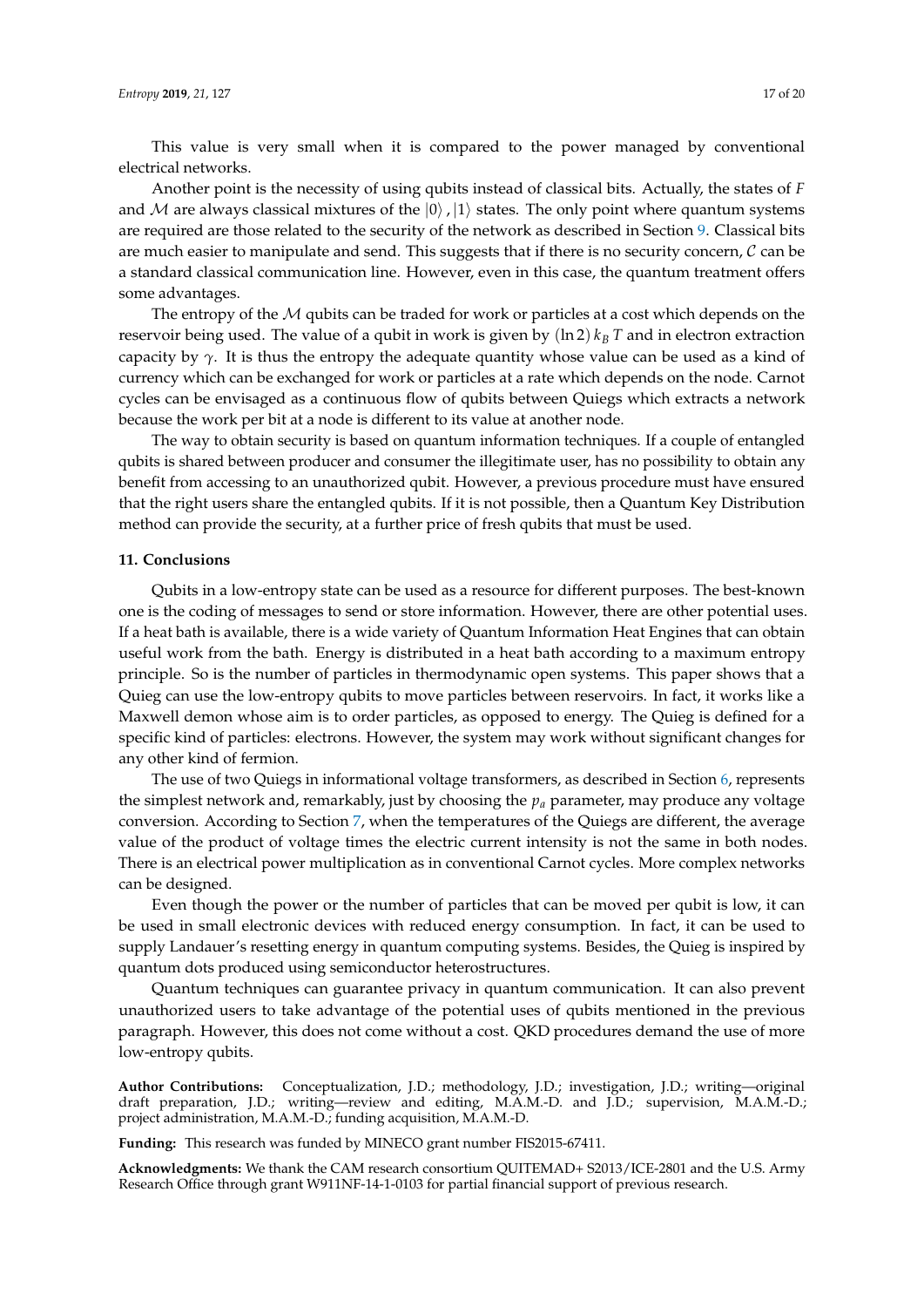**Conflicts of Interest:** The authors declare no conflict of interest.

# **References**

- <span id="page-17-0"></span>1. Clerk Maxwell, J. *Theory of Heat*; Longmans, Green, and Co.: London, UK, 1871.
- <span id="page-17-1"></span>2. Szilard, L. über die Entropieverminderung in einem thermodynamischen System bei Eingriffen intelligenter Wesen. *Zeitschrift für Phys.* **1929**, *53*, 840–856. (In German) [\[CrossRef\]](http://dx.doi.org/10.1007/BF0134128)
- <span id="page-17-2"></span>3. Bennett, C.H. Demons, Engines and the Second Law. *Sci. Am.* **1987**, *259*, 108–116. [\[CrossRef\]](http://dx.doi.org/10.1038/scientificamerican1187-108)
- <span id="page-17-11"></span>4. Zurek, W.H. Maxwell's Demon, Szilard's Engine and Quantum Measurements. *arXiv* **2003**, arXiv:quant-ph/0301076.
- <span id="page-17-12"></span>5. Kim, S.; Sagawa, T.; Liberato, S.D.; Ueda, M. Quantum Szilard Engine. *Phys. Rev. Lett.* **2011**, *106*, 070401. [\[CrossRef\]](http://dx.doi.org/10.1103/PhysRevLett.106.070401) [\[PubMed\]](http://www.ncbi.nlm.nih.gov/pubmed/21405504)
- <span id="page-17-3"></span>6. Kish, L.B.; Granqvist, C.G. Energy requirement of control: Comments on Szilard's engine and Maxwell's demon. *Europhys. Lett.* **2012**, *98*, 68001. [\[CrossRef\]](http://dx.doi.org/10.1209/0295-5075/98/68001)
- <span id="page-17-4"></span>7. Horowitz, J.M.; Parrondo, J.M.R. Designing optimal discrete-feedback thermodynamic engines. *New J. Phys.* **2011**, *13*, 123019. [\[CrossRef\]](http://dx.doi.org/10.1088/1367-2630/13/12/123019)
- <span id="page-17-5"></span>8. Landauer, R. Irreversibility and heat generation in the computing process. *IBM J. Res. Dev.* **1961**, *5*, 183–191. [\[CrossRef\]](http://dx.doi.org/10.1147/rd.53.0183)
- <span id="page-17-6"></span>9. Bérut, A.; Arakelyan, A.; Petrosyan, A.; Ciliberto, S.; Dillenschneider, R.; Lutz, E. Experimental verification of Landauer's principle linking information and thermodynamics. *Nature* **2012**, *483*, 187–189. [\[CrossRef\]](http://dx.doi.org/10.1038/nature10872) [\[PubMed\]](http://www.ncbi.nlm.nih.gov/pubmed/22398556)
- <span id="page-17-7"></span>10. Bennett, C.H. Logical reversibility of computation. *IBM J. Res. Dev.* **1973**, *17*, 525–532. [\[CrossRef\]](http://dx.doi.org/10.1147/rd.176.0525)
- <span id="page-17-8"></span>11. Feynman, R.P. Simulating physics with computers. *Int. J. Theor. Phys.* **1982**, *21*, 467–488. [\[CrossRef\]](http://dx.doi.org/10.1007/BF02650179)
- 12. Benioff, P. Quantum mechanical hamiltonian models of Turing machines. *J. Stat. Phys.* **1982**, *29*, 515–546. [\[CrossRef\]](http://dx.doi.org/10.1007/BF01342185)
- 13. Deutsch, D. Quantum Theory, the Church-Turing Principle and the Universal Quantum Computer. *Proc. R. Soc. Lond. Ser. A Math. Phys. Sci.* **1985**, *400*, 97–117. [\[CrossRef\]](http://dx.doi.org/10.1098/rspa.1985.0070)
- <span id="page-17-9"></span>14. Galindo, A.; Martin-Delgado, M.A. Information and computation: Classical and quantum aspects. *Rev. Mod. Phys.* **2002**, *74*, 347–423. [\[CrossRef\]](http://dx.doi.org/10.1103/RevModPhys.74.347)
- <span id="page-17-10"></span>15. Degen, C.L.; Reinhard, F.; Cappellaro, P. Quantum sensing. *Rev. Mod. Phys.* **2017**, *89*, 035002. [\[CrossRef\]](http://dx.doi.org/10.1103/RevModPhys.89.035002)
- <span id="page-17-13"></span>16. Lloyd, S. Quantum-mechanical Maxwell's demon. *Phys. Rev. A* **1997**, *56*, 3374–3382. [\[CrossRef\]](http://dx.doi.org/10.1103/PhysRevA.56.3374)
- 17. Piechocinska, B. Information erasure. *Phys. Rev. A* **2000**, *61*, 062314. [\[CrossRef\]](http://dx.doi.org/10.1103/PhysRevA.61.062314)
- 18. Scully, M.O. Extracting Work from a Single Thermal Bath via Quantum Negentropy. *Phys. Rev. Lett.* **2001**, *87*, 220601. [\[CrossRef\]](http://dx.doi.org/10.1103/PhysRevLett.87.220601) [\[PubMed\]](http://www.ncbi.nlm.nih.gov/pubmed/11736390)
- 19. Scully, M.O.; Rostovtsev, Y.; Sariyanni, Z.E.; Zubairy, M.S. Using quantum erasure to exorcize Maxwell's demon: I. Concepts and context. *Phys. E Low Dimens. Syst. Nanostruct.* **2005**, *29*, 29–39. [\[CrossRef\]](http://dx.doi.org/10.1016/j.physe.2005.05.046)
- 20. Sariyanni, Z.E.; Rostovtsev, Y.; Zubairy, M.S.; Scully, M.O. Using quantum erasure to exorcize Maxwell's demon: III. Implementation. *Phys. E Low Dimens. Syst. Nanostruct.* **2005**, *29*, 47–52. [\[CrossRef\]](http://dx.doi.org/10.1016/j.physe.2005.05.045)
- 21. Rostovtsev, Y.; Sariyanni, Z.E.; Zubairy, M.S.; Scully, M.O. Using quantum erasure to exorcise Maxwell's demon: II. Analysis. *Phys. E Low Dimens. Syst. Nanostruct.* **2005**, *29*, 40–46. [\[CrossRef\]](http://dx.doi.org/10.1016/j.physe.2005.05.052)
- 22. Quan, H.T.; Wang, Y.D.; Liu, Y.x.; Sun, C.P.; Nori, F. Maxwell's Demon Assisted Thermodynamic Cycle in Superconducting Quantum Circuits. *Phys. Rev. Lett.* **2006**, *97*, 180402. [\[CrossRef\]](http://dx.doi.org/10.1103/PhysRevLett.97.180402)
- 23. Zhou, Y.; Segal, D. Minimal model of a heat engine: Information theory approach. *Phys. Rev. E* **2010**, *82*, 011120. [\[CrossRef\]](http://dx.doi.org/10.1103/PhysRevE.82.011120) [\[PubMed\]](http://www.ncbi.nlm.nih.gov/pubmed/20866578)
- 24. Toyabe, S.; Sagawa, T.; Ueda, M.; Muneyuki, E.; Sano, M. Information heat engine: Converting information to energy by feedback control. *Nat. Phys.* **2010**, *6*, 998–992. [\[CrossRef\]](http://dx.doi.org/10.1038/nphys1821)
- 25. Rio, L.D.; Aberg, J.; Renner, R.; Dahlsten, O.; Vedral, V. The thermodynamic meaning of negative entropy. *Nature* **2011**, *476*, 61–63. [\[CrossRef\]](http://dx.doi.org/10.1038/nature10395)
- 26. Plesch, M.; Dahlsten, O.; Goold, J.; Vedral, V. Comment on "Quantum Szilard Engine". *Phys. Rev. Lett.* **2013**, *111*, 188901. [\[CrossRef\]](http://dx.doi.org/10.1103/PhysRevLett.111.188901) [\[PubMed\]](http://www.ncbi.nlm.nih.gov/pubmed/24237570)
- 27. Funo, K.; Watanabe, Y.; Ueda, M. Thermodynamic work gain from entanglement. *Phys. Rev. A* **2013**, *88*, 052319. [\[CrossRef\]](http://dx.doi.org/10.1103/PhysRevA.88.052319)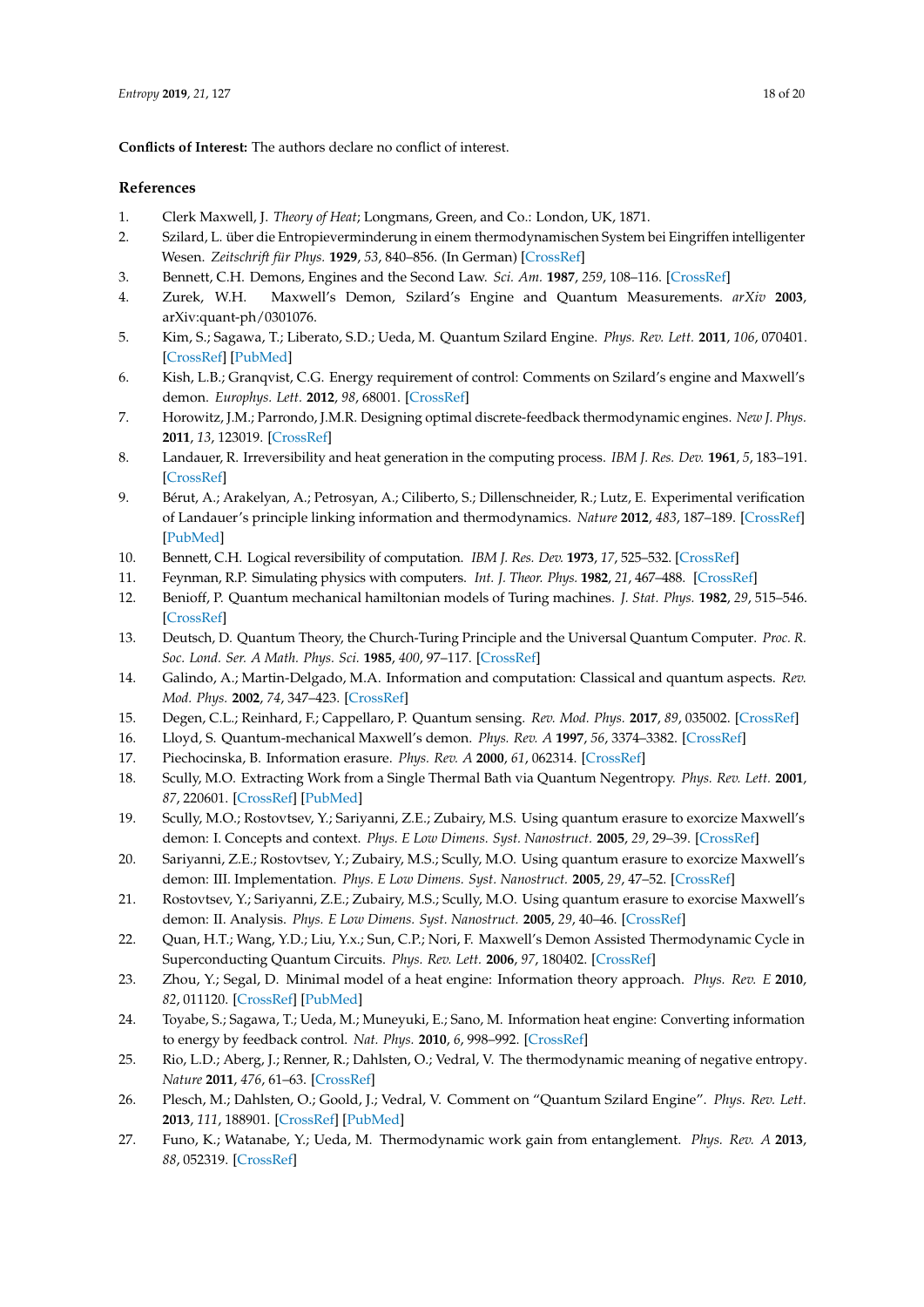- 28. Diaz de la Cruz, J.M.; Martin-Delgado, M.A. Quantum-information engines with many-body states attaining optimal extractable work with quantum control. *Phys. Rev. A* **2014**, *89*, 032327. [\[CrossRef\]](http://dx.doi.org/10.1103/PhysRevA.89.032327)
- 29. Vidrighin, M.D.; Dahlsten, O.; Barbieri, M.; Kim, M.S.; Vedral, V.; Walmsley, I.A. Photonic Maxwell's Demon. *Phys. Rev. Lett.* **2016**, *116*, 050401. [\[CrossRef\]](http://dx.doi.org/10.1103/PhysRevLett.116.050401) [\[PubMed\]](http://www.ncbi.nlm.nih.gov/pubmed/26894692)
- 30. Hewgill, A.; Ferraro, A.; De Chiara, G. Quantum correlations and thermodynamic performances of two-qubit engines with local and common baths. *Phys. Rev. A* **2018**, *98*, 042102. [\[CrossRef\]](http://dx.doi.org/10.1103/PhysRevA.98.042102)
- 31. Paneru, G.; Lee, D.Y.; Tlusty, T.; Pak, H.K. Lossless Brownian Information Engine. *Phys. Rev. Lett.* **2018**, *120*, 020601. [\[CrossRef\]](http://dx.doi.org/10.1103/PhysRevLett.120.020601) [\[PubMed\]](http://www.ncbi.nlm.nih.gov/pubmed/29376721)
- <span id="page-18-0"></span>32. Seah, S.; Nimmrichter, S.; Scarani, V. Work production of quantum rotor engines. *New J. Phys.* **2018**, *20*, 043045. [\[CrossRef\]](http://dx.doi.org/10.1088/1367-2630/aab704)
- <span id="page-18-1"></span>33. Ollivier, H.; Zurek, W. Quantum Discord: a measure of the quantumness of correlations. *Phys. Rev. Lett.* **2002**, *88*, 017901. [\[CrossRef\]](http://dx.doi.org/10.1103/PhysRevLett.88.017901) [\[PubMed\]](http://www.ncbi.nlm.nih.gov/pubmed/11800986)
- 34. Oppenheim, J.; Horodecki, M.; Horodecki, P.; Horodecki, R. Thermodynamical Approach to Quantifying Quantum Correlations. *Phys. Rev. Lett.* **2002**, *89*, 180402. [\[CrossRef\]](http://dx.doi.org/10.1103/PhysRevLett.89.180402) [\[PubMed\]](http://www.ncbi.nlm.nih.gov/pubmed/12398585)
- 35. Zurek, W.H. Quantum discord and Maxwell's demons. *Phys. Rev. A* **2003**, *67*, 012320. [\[CrossRef\]](http://dx.doi.org/10.1103/PhysRevA.67.012320)
- <span id="page-18-2"></span>36. Park, J.; Kim, K.; Sagawa, T.; Kim, S. Heat engine driven by purely quantum information. *arXiv* **2013**, arXiv:1302.3011.
- <span id="page-18-3"></span>37. Vedral, V. The role of relative entropy in quantum information theory. *Rev. Mod. Phys.* **2002**, *74*, 197–234. [\[CrossRef\]](http://dx.doi.org/10.1103/RevModPhys.74.197)
- 38. Hasegawa, H.; Ishikawa, J.; Takara, K.; Driebe, D. Generalization of the second law for a nonequilibrium initial state. *Phys. Lett. A* **2010**, *374*, 1001–1004. [\[CrossRef\]](http://dx.doi.org/10.1016/j.physleta.2009.12.042)
- 39. Sagawa, T. Second Law-Like Inequalities with Quantum Relative Entropy: An Introduction. *arXiv* **2012**, arXiv:1202.0983.
- <span id="page-18-4"></span>40. Brandao, F.; Horodecki, M.; Ng, N.; Oppenheim, J.; Wehner, S. The second laws of quantum thermodynamics. *Proc. Natl. Acad. Sci. USA* **2015**, *112*, 3275–3279. [\[CrossRef\]](http://dx.doi.org/10.1073/pnas.1411728112) [\[PubMed\]](http://www.ncbi.nlm.nih.gov/pubmed/25675476)
- <span id="page-18-5"></span>41. Mandal, D.; Jarzynski, C. Work and information processing in a solvable model of Maxwell's demon. *Proc. Natl. Acad. Sci. USA* **2012**, *109*, 11641–11645. [\[CrossRef\]](http://dx.doi.org/10.1073/pnas.1204263109) [\[PubMed\]](http://www.ncbi.nlm.nih.gov/pubmed/22753515)
- <span id="page-18-6"></span>42. Mandal, D.; Quan, H.T.; Jarzynski, C. Maxwell's Refrigerator: An Exactly Solvable Model. *Phys. Rev. Lett.* **2013**, *111*, 030602. [\[CrossRef\]](http://dx.doi.org/10.1103/PhysRevLett.111.030602) [\[PubMed\]](http://www.ncbi.nlm.nih.gov/pubmed/23909304)
- <span id="page-18-7"></span>43. Barato, A.C.; Seifert, U. Stochastic thermodynamics with information reservoirs. *Phys. Rev. E* **2014**, *90*, 042150. [\[CrossRef\]](http://dx.doi.org/10.1103/PhysRevE.90.042150) [\[PubMed\]](http://www.ncbi.nlm.nih.gov/pubmed/25375481)
- <span id="page-18-8"></span>44. Chapman, A.; Miyake, A. How an autonomous quantum Maxwell demon can harness correlated information. *Phys. Rev. E* **2015**, *92*, 062125. [\[CrossRef\]](http://dx.doi.org/10.1103/PhysRevE.92.062125) [\[PubMed\]](http://www.ncbi.nlm.nih.gov/pubmed/26764650)
- <span id="page-18-9"></span>45. Manzano, G.; Plastina, F.; Zambrini, R. Optimal Work Extraction and Thermodynamics of Quantum Measurements and Correlations. *Phys. Rev. Lett.* **2018**, *121*, 120602. [\[CrossRef\]](http://dx.doi.org/10.1103/PhysRevLett.121.120602) [\[PubMed\]](http://www.ncbi.nlm.nih.gov/pubmed/30296131)
- <span id="page-18-10"></span>46. Dahlsten, O.C.O.; Renner, R.; Rieper, E.; Vedral, V. Inadequacy of von Neumann entropy for characterizing extractable work. *New J. Phys.* **2011**, *13*, 053015. [\[CrossRef\]](http://dx.doi.org/10.1088/1367-2630/13/5/053015)
- 47. Horodecki, M.; Oppenheim, J. Fundamental limitations for quantum and nano thermodynamics. *arXiv* **2011**, arXiv:1111.3834.
- <span id="page-18-11"></span>48. Egloff, D.; Dahlsten, O.C.O.; Renner, R.; Vedral, V. A measure of majorization emerging from single-shot statistical mechanics. *New J. Phys.* **2015**, *17*, 073001. [\[CrossRef\]](http://dx.doi.org/10.1088/1367-2630/17/7/073001)
- <span id="page-18-12"></span>49. Quan, H.T.; Liu, Y.x.; Sun, C.P.; Nori, F. Quantum thermodynamic cycles and quantum heat engines. *Phys. Rev. E* **2007**, *76*, 031105. [\[CrossRef\]](http://dx.doi.org/10.1103/PhysRevE.76.031105)
- <span id="page-18-13"></span>50. Kosloff, R.; Rezek, Y. The Quantum Harmonic Otto Cycle. *Entropy* **2017**, *19*, 136. [\[CrossRef\]](http://dx.doi.org/10.3390/e19040136)
- <span id="page-18-14"></span>51. Ludovico, M.F.; Arrachea, L.; Moskalets, M.; Sánchez, D. Periodic Energy Transport and Entropy Production in Quantum Electronics. *Entropy* **2016**, *18*, 419. [\[CrossRef\]](http://dx.doi.org/10.3390/e18110419)
- <span id="page-18-15"></span>52. Torrontegui, E.; Ibáñez, S.; Martínez-Garaot, S.; Modugno, M.; del Campo, A.; Guéry-Odelin, D.; Ruschhaupt, A.; Chen, X.; Muga, J.G. Chapter 2—Shortcuts to Adiabaticity. In *Advances In Atomic, Molecular, and Optical Physics*; Arimondo, E., Berman, P.R., Lin, C.C., Eds.; Academic Press: Cambridge, MA, USA, 2013; Volume 62, pp. 117–169. [\[CrossRef\]](http://dx.doi.org/10.1016/B978-0-12-408090-4.00002-5)
- 53. Beau, M.; Jaramillo, J.; del Campo, A. Scaling-Up Quantum Heat Engines Efficiently via Shortcuts to Adiabaticity. *Entropy* **2016**, *18*, 168. [\[CrossRef\]](http://dx.doi.org/10.3390/e18050168)